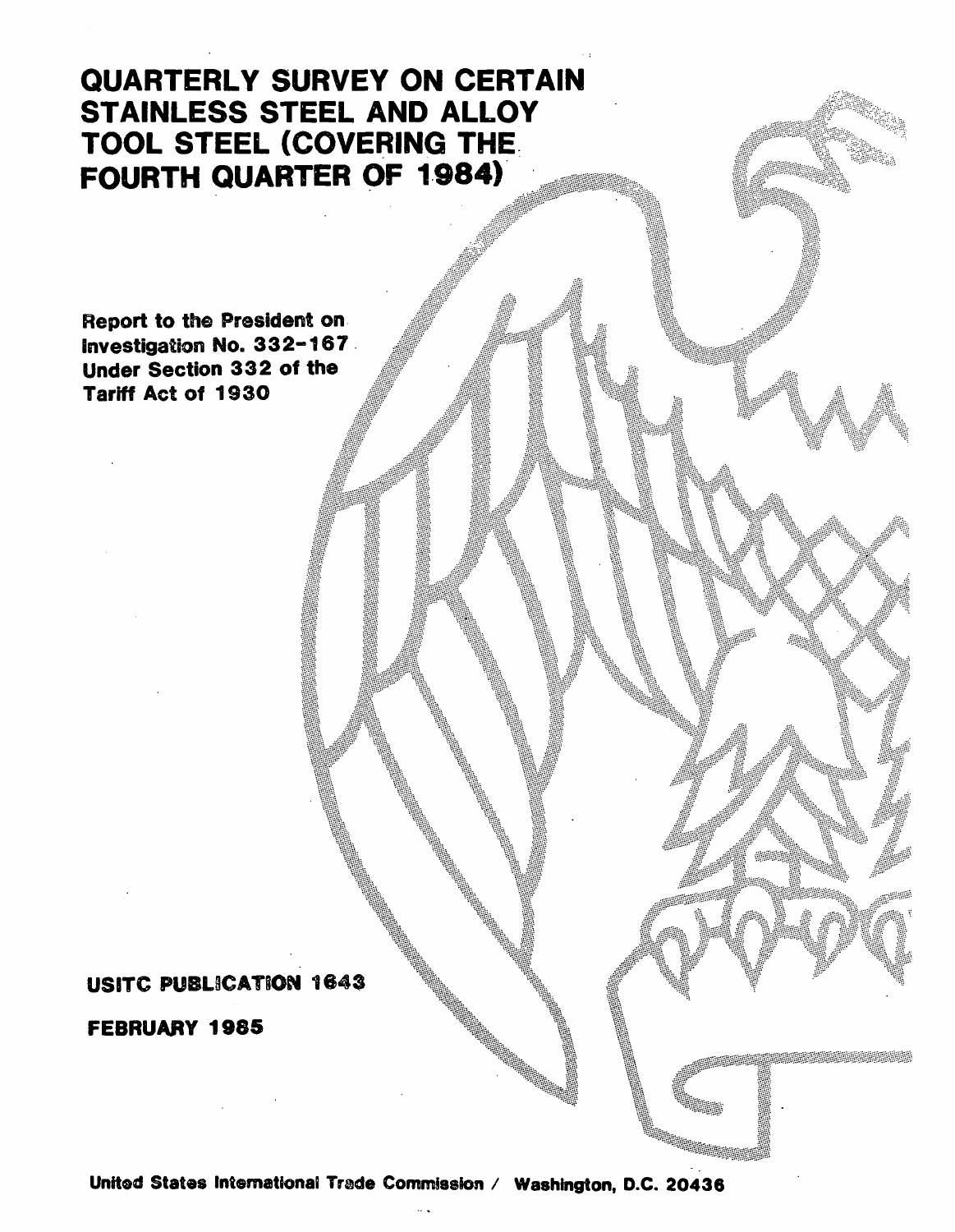## UNITED STATES INTERNATIONAL TRADE COMMISSION ·

### COMMISSIONERS

Paula Stern, Chairwoman Susan W. Llebeler, Vice Chairman . Alfred E. Eckee Seeley G. Lodwick David B. Rohr

Kenneth R. Mason, Secretary to the Commission

This report was prepared by

Dennis Rapkins Nancy Fulcher and Anna Mae Toth

Metals Branch Minerals and Metals Division

Office of Industries Vern Simpson, Acting Director

Address all communications to Office of the Secretary United States International Trade Commission Washington, DC 20436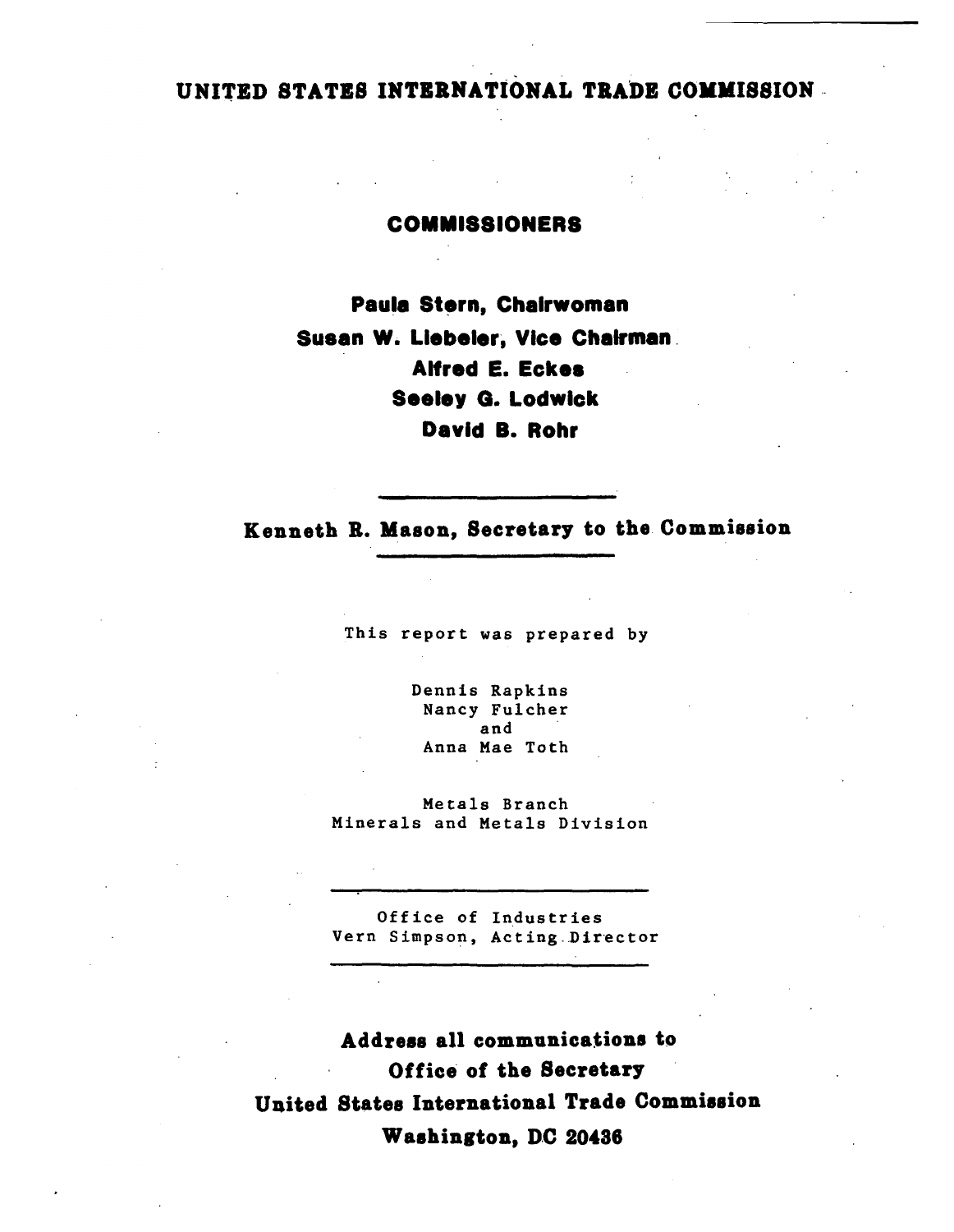QUARTERLY REPORT ON CERTAIN STAINLESS STEEL AND ALLOY TOOL STEEL·

#### HIGHLIGHTS

During the fourth quarter (October-December) 1984, compared to the third  $\alpha$  and  $\alpha$  . **Contract State**  $\Delta\omega$ and the company of the company of quarter of 1984:

, where  $\mathcal{L}_{\text{max}}$  is the  $\mathcal{L}_{\text{max}}$ 

DOMESTIC PRODUCTION of certain stainless steel and alloy tool steel  $products$ : increased 23 percent to 284, 644 tons.

- U.S. PRODUCERS' SHIPMENTS increased 7 percent to 268,161 tons.  $\overline{\phantom{a}}$
- EMPLOYMENT of production and related workers decreased 2. percent to 13,660 workers.
- U.S. PRODUCERS' AND IMPORTERS' PRICES exhibited noteworthy changes in certain products, but did not register general upward or downward ·movements.
- U.S. IMPORTERS' UNFILLED ORDERS decreased 13 percent to 40,196 tons.
- U.S.: IMPORTERS' INVENTORIES increased 1 percent to 23,549 tons.

#### U.S. production and producers' shipments

quarter.

.<br>U.S. production of certain stainless steel sheet and strip, plate, bar, and wire rod increased from July-September 1984 to October-December 1984. Stainless steel sheet and strip showed the greatest increase, rising 35 . . percent from 130,561 tons in the third quarter of 1984 to 176,174 tons in the fourth quarter of 1984. U.S. producers' shipments of stainless steel sheet and strip, plate, rod, and alloy tool steel increased in the fourth quarter; shipments of stainless steel wire rod showed the largest increase, rising 20 percent-from  $10,434$  tons in the third quarter to  $12,490$  tons in the fourth

 $\mathcal{L}^{\mathcal{L}}(\mathcal{L}^{\mathcal{L}})$  and  $\mathcal{L}^{\mathcal{L}}(\mathcal{L}^{\mathcal{L}})$  and  $\mathcal{L}^{\mathcal{L}}(\mathcal{L}^{\mathcal{L}})$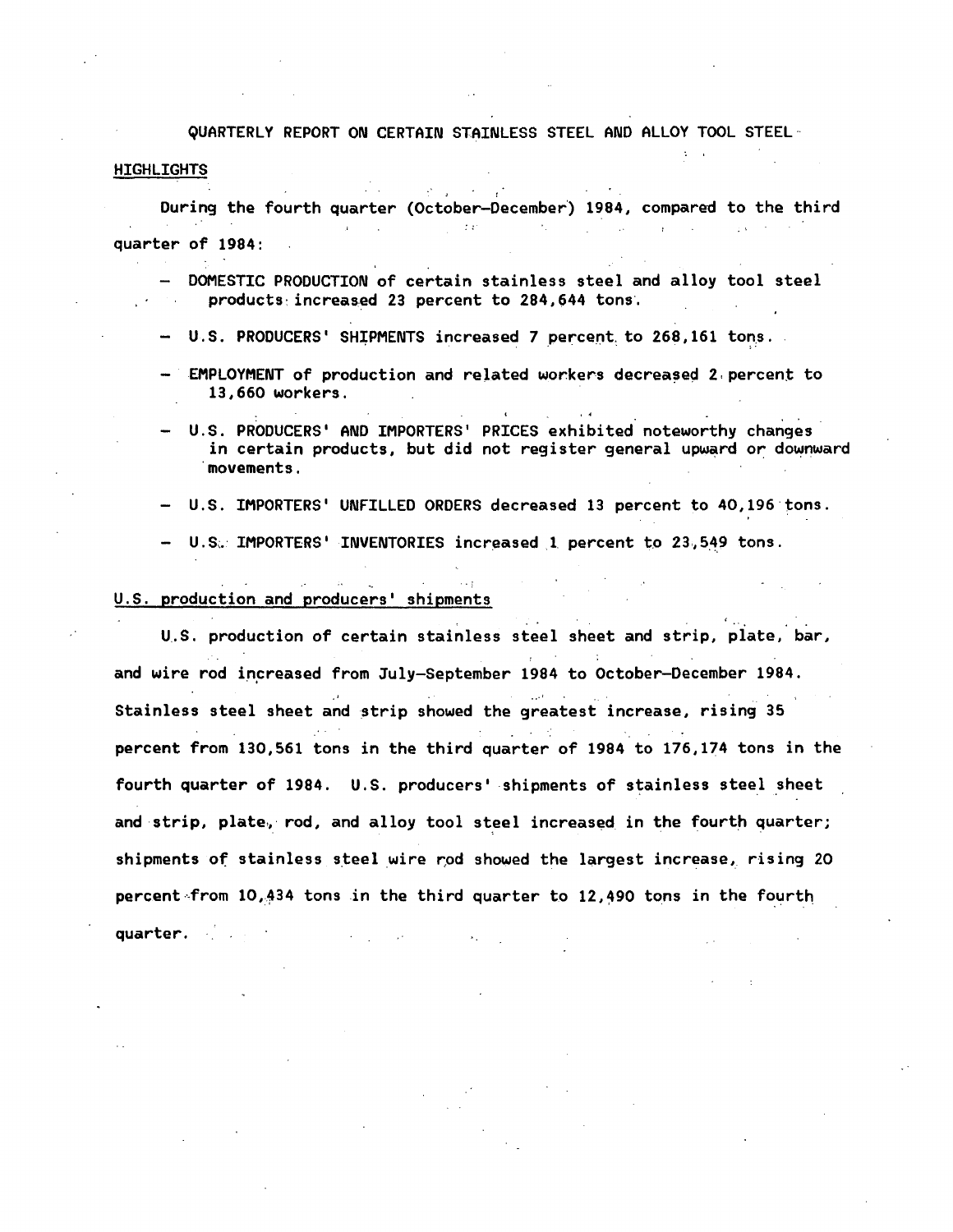#### Employment and hours worked

The average number of all persons employed in producing certain stainless steel and alloy tool steel decreased from 19,279 persons to 19,056 persons, or by 1 percent, from July-September 1984 to October-December 1984. Employment of production and related workers fell from 13,961 workers to 13,660 workers, or by 2 percent, over the same period. The number of hours worked ·by production and related workers increased from 6.4 million man-hours.to 6.7 million man-hours, or by 6·percent, from July-September 1984 to October-December 1984.

#### U.S. producers' prices

Surveys of the weighted average prices of certain domestic stainless steel and alloy tool steel products reflected mixed results between July and December 1984. Overall, almost an equal number of product price increases and decreases were recorded. Prices for stainless steel bars to service centers/distributors showed noteworthy increases in the fourth quarter; price  $* * *$  were also registered in shipments of  $* * *$  to end-use customers.

#### U.S. importers' prices

Pricing data reported by U.S. importers for stainless steel and alloy tool steel products revealed fluctuating price movements between July and December 1984. Noteworthy price \* \* \* were recorded in shipments of \* \* \* to end-use customers, while price increases were registered in shipments of wire rod to end-use customers.

 $2<sup>c</sup>$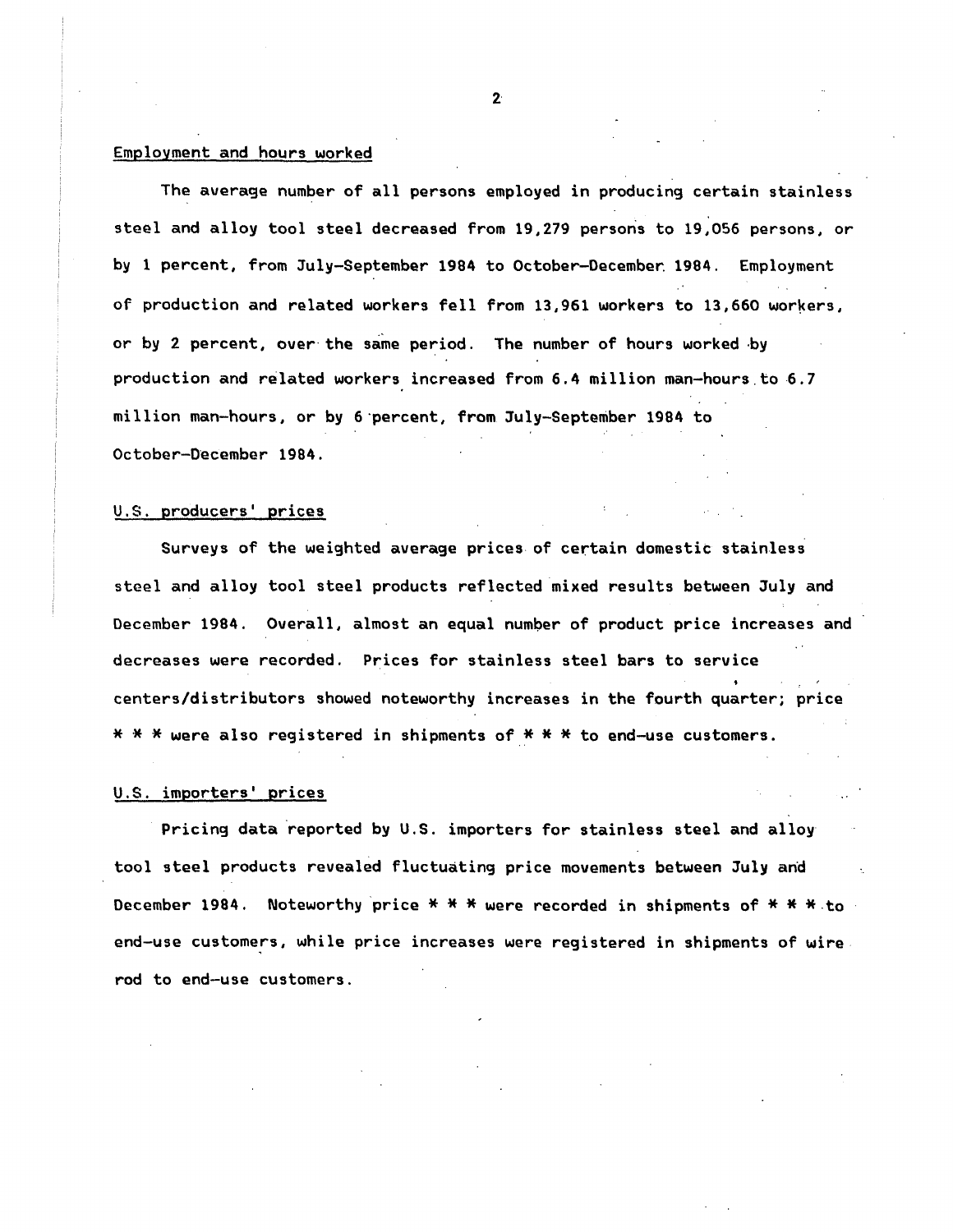#### U.S. importers' unfilled orders and inventories

Data on importers' unfilled orders from foreign sources indicate decreases in such orders for stainless steel-sheet and strip, bar, wire rod and alloy tool steel between September 30, 1984 and December 31, 1984. Importers' unfilled orders for stainless steel plate increased during the same period. Importers' inventories of stainless steel sheet and strip, bar, and wire rod increased between the two quarters, while inventories of plate and alloy tool steel declined.

> I  $\ddot{\phantom{a}}$

3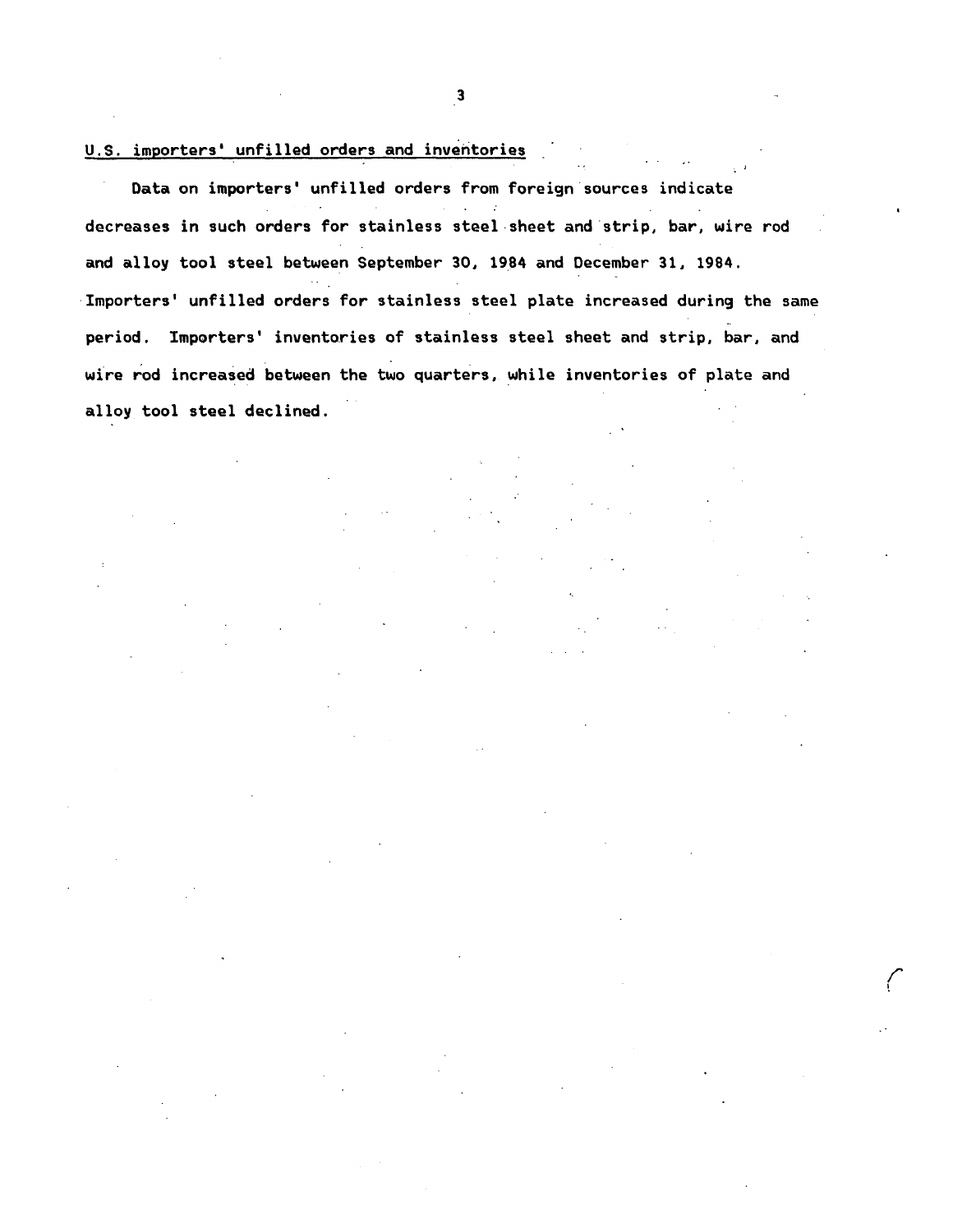|  |  | Table 1. Certain stainless steel and alloy tool steel: U.S. production, |  |  |  |  |
|--|--|-------------------------------------------------------------------------|--|--|--|--|
|  |  | by types and by specified periods, October 1982-December 1984           |  |  |  |  |

 $\sim 10^{-11}$ 

 $\sim 10$ 

 $\mathcal{A}$ 

 $\alpha$ 

 $\mathcal{A}$ 

 $\sim 100$ 

 $\mathcal{L}^{\text{max}}_{\text{max}}$ 

 $\mathcal{L}(\mathcal{A})$  and  $\mathcal{L}(\mathcal{A})$  .

|                         |                      | (In tons)  |            |                    |                     |
|-------------------------|----------------------|------------|------------|--------------------|---------------------|
|                         |                      |            | Alloy tool |                    |                     |
| Period                  | Sheet and :<br>strip | Plate      | Bar        | Rod                | steel, all<br>forms |
|                         |                      |            |            |                    |                     |
| 1982:                   |                      |            |            |                    |                     |
| $Oct.-Dec$ — $$         | $107,873$ :          | 23,145:    | 17,321:    | 5,067              | 8,772               |
| 1983:                   |                      |            |            |                    |                     |
| Jan-March-----------    | $143,081$ :          | 22,538:    |            | $21,113$ : 6,195 : | 11,243              |
| $Apr.-June$ :           | $160,718$ :          | 23,437:    | 27,105:    | 8,489:             | 14,543              |
|                         | $215, 116$ :         | 24,690:    |            | $31,123$ : 8,174:  | 12,559              |
| $Oct.-Dec.\_$ .         | 217,471:             | 30,710:    | 37,188:    | $10,893$ :         | 19,362              |
| 1984:                   |                      |            |            |                    |                     |
| Jan.-March-----         | 226,397:             | 29,727:    | 46,701 :   | 13,029:            | 24,222              |
| Apr.-June-------        | 201,604 :            | 35,433:    | 47,088 :   | 13,462:            | 23,820              |
| $July-Sept$             | 130,561:             | 29,387:    | 41,377 :   | 9,615:             | 20,934              |
| $Oct.-Dec.$             | 176, 174:            | 33,747:    | 42,782 :   | 11,015:            | 20,926              |
| 1984:                   |                      |            |            |                    |                     |
|                         | 63,675:              | 12,715:    | 15,245:    | 4,751:             | 7,706               |
| November--------------- | 54,503:              | $10,543$ : | 14,597:    | $3,013$ :          | 5,963               |
| December--------------- | 57,996:              | 10,489:    | 12,940:    | 3,251:             | 7,257               |

Source: Compiled from data submitted in response to questionnaires of the U.S. International Trade Commission.

 $\sim 15$ 

 $\sim$ 

 $\sim 10$ 

 $\sim$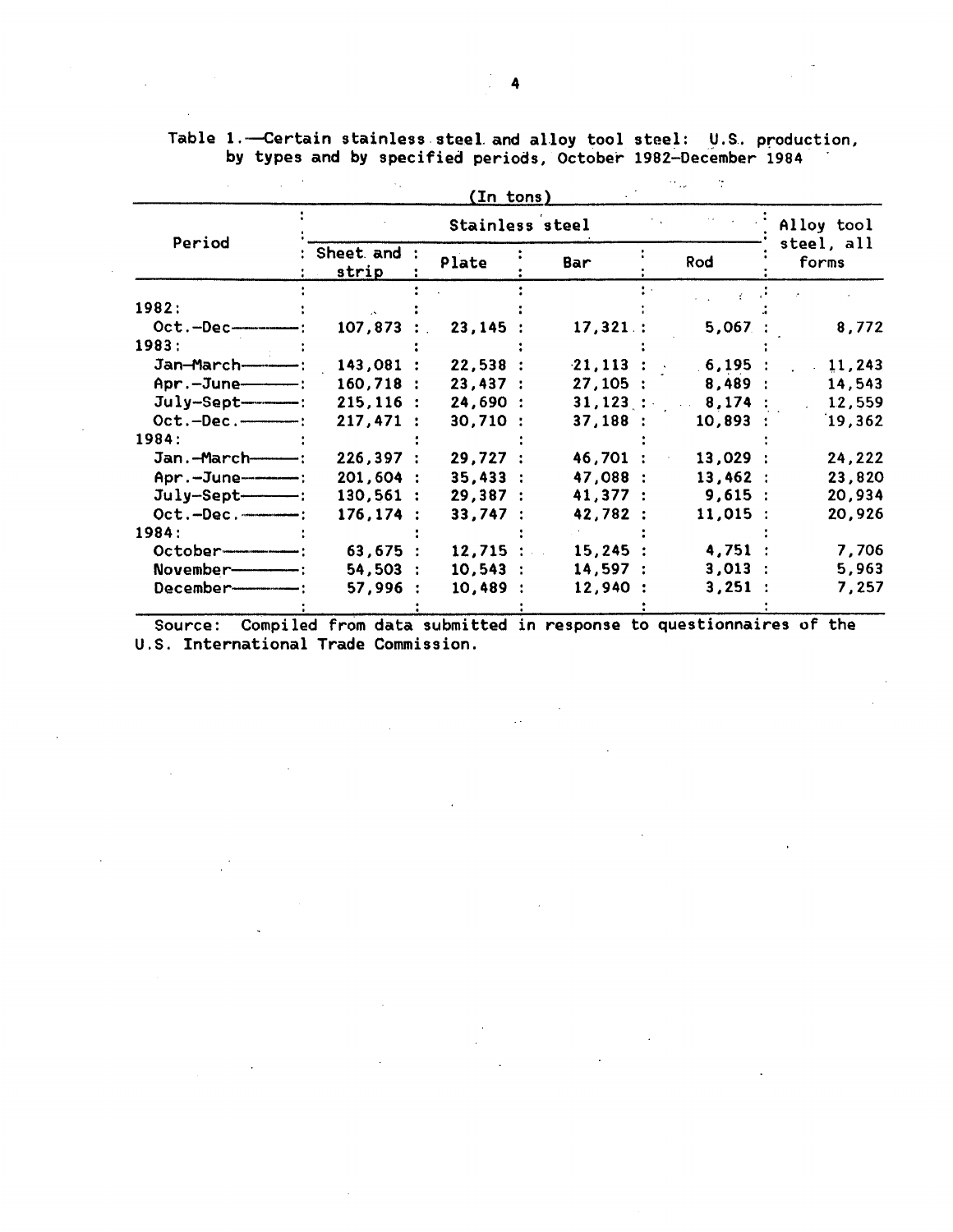|                    |                    | (In tons)  |            |            |                     |
|--------------------|--------------------|------------|------------|------------|---------------------|
|                    |                    | Alloy tool |            |            |                     |
| Period             | Sheet and<br>strip | Plate      | Bar        | Rod        | steel, all<br>forms |
| 1982:              |                    |            |            |            |                     |
| Oct.-Dec           | 107,711            | 21,512     | 19,594     | 5,188:     | 9,947               |
| 1983:              |                    |            |            |            |                     |
| Jan-March ------   | 132,297            | 22,565:    | 24,172:    | 5,976:     | 11,840              |
| $Apr.-June$ -----: | 159,874:           | 24,479:    | 25,380:    | 8,239:     | 13,022              |
| $July-Sept-$ :     | 192,448            | 24,314:    | $26,534$ : | 7,863:     | 13,145              |
| $Oct.-Dec.\_$ .    | 209,154            | 27,732     | 32,024:    | 9,918:     | 14,411              |
| 1984:              |                    |            |            |            |                     |
| Jan.-March----     | 210,616:           | 29,591 :   | 41,436 :   | 12,201:    | 20,196              |
| Apr.-June-----     | 201,518:           | 30,680:    | 42,246 :   | 14,096 :   | 24,443              |
|                    | 155,535:           | 28,093:    | 38,212:    | $10,434$ : | 18,994              |
|                    | 169,922:           | .28,439    | 37,476:    | 12,490:    | 19,834              |
| 1984:              |                    |            |            |            |                     |
| October-           | 60,828:            | 9,628:     | 14,215:    | 4,824:     | 7,090               |
| November---        | 56,052:            | $9,134$ :  | 12,228:    | 3,873:     | 6,127               |
| December-          | 53,042:            | 9,677:     | 11,033     | 3,793:     | 6,617               |
|                    |                    |            |            |            |                     |

Table 2.—Certain stainless steel and alloy tool steel: U.S. producers'<br>shipments, by types, by specified periods, October 1982-December 1984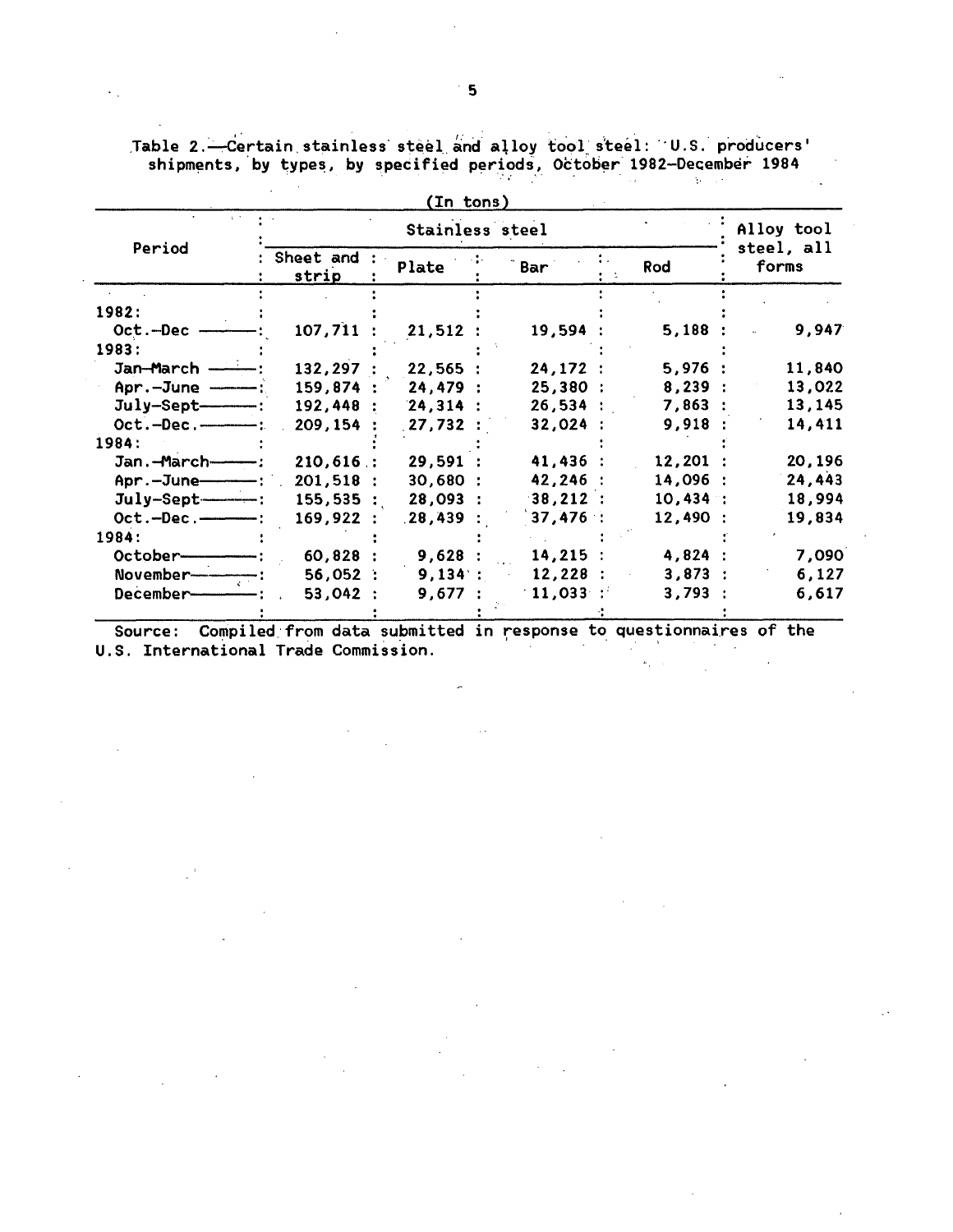Table 3.--Certain stainless steel and alloy tool steel: Average number of all persons employed in U.S. establishments in which certain stainless steel and alloy tool steel are produced, by specified periods, October 1982-December 1984  $\sim$ 

|                      |                      | Alloy tool |           |            |                     |
|----------------------|----------------------|------------|-----------|------------|---------------------|
| Period               | : Sheet and<br>strip | Plate      | Bar       | <b>Rod</b> | steel, all<br>forms |
| 1982:                |                      |            |           |            |                     |
| $Oct.-Dec$           | 4,320 :              | 1,609:     | 3,497     | 873:       | 3,605               |
| 1983:                |                      |            |           |            |                     |
| Jan-March----------  | 6,249:               | 1,459:     | 3,422:    | 796 :      | 3,485               |
| Apr.-June--------    | 5,234:               | 1,514:     | 3,450:    | 1,027:     | 3,557               |
| $July-September-$ :  | 8,388:               | 1,542:     | 4,112:    | 1,090:     | 3,573               |
|                      | 8,226:               | 1,498:     | 4,316:    | 1,234:     | 3,814               |
| 1984:                |                      |            |           |            |                     |
| Jan.-March------     | 8,748:               | $1,326$ :  | 4,490 :   | $1,264$ :  | 3,953               |
|                      | 7.789:               | 1.526:     | $5,016$ : | 1,304:     | 4,151               |
|                      | 6,573:               | 1,712:     | 5,700:    | 1,158:     | 4,136               |
| $Oct.-Dec.$ ————:    | 6,472:               | 1,754:     | 5,385:    | 1,244:     | 4,201               |
| 1984:                |                      |            |           |            |                     |
| $October$ :          | 6,142:               | 1,940:     | 5,427:    | 1,331:     | 4,180               |
| November------------ | 6,411:               | 1,678:     | 5,507:    | 1,095:     | 4,194               |
|                      | 6,863:               | 1,643:     | 5,221:    | 1,307:     | 4,230               |
|                      |                      |            |           |            |                     |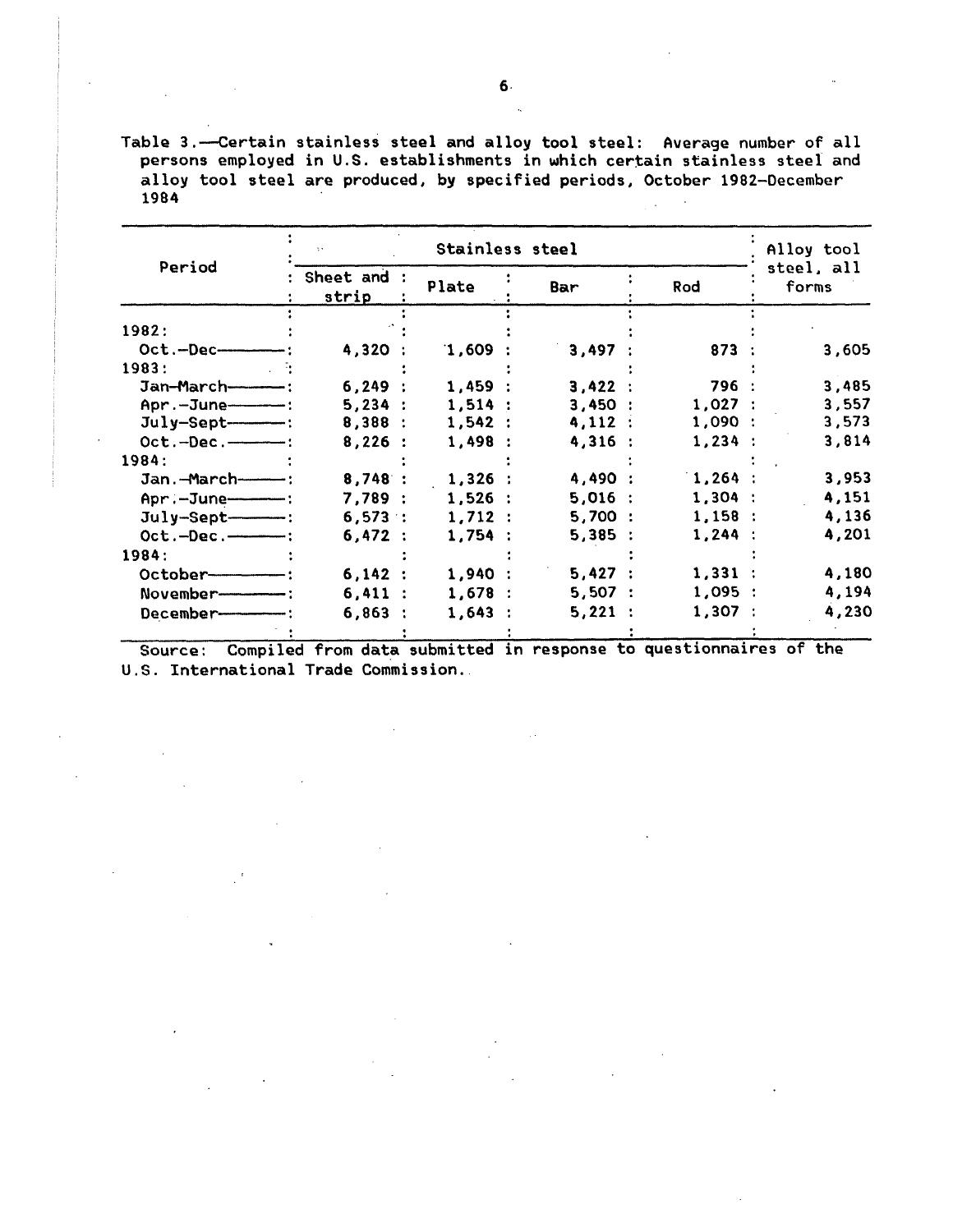Table 4.-Certain stainless steel and alloy tool steel: Average number of production and related workers employed in U.S. establishments in which stainless steel and alloy tool steel are produced, by specified periods, October 1982-December 1984

|                       |                    | Alloy tool |           |          |                     |
|-----------------------|--------------------|------------|-----------|----------|---------------------|
| Period                | Sheet and<br>strip | Plate      | Bar       | Rod      | steel, all<br>forms |
| 1982:                 |                    |            |           |          |                     |
| $Oct.-Dec$            | 3,243:             | 1,162:     | 2,037:    | 476 :    | 2,394               |
| 1983:                 |                    |            |           |          |                     |
| Jan-March------------ | 3,854:             | 1,056:     | 2,004:    | 456 :    | 2,355               |
|                       | 3,842:             | $1,115$ :  | 2,126:    | 598:     | 2,388               |
| $July-Sept$ — :       | $6,656$ :          | $1,075$ :  | 2,656:    | 666 :    | 2,450               |
| $Oct.-Dec.$ ————:     | 6,466:             | $1,115$ :  | 3,024:    | 780 :    | 2,267               |
| 1984:                 |                    |            |           |          |                     |
| Jan.-March---------   | 6,987:             | 977:       | $3,024$ : | 807 :    | 2,756               |
|                       | 6,272:             | 1,082:     | 3,496:    | 847 :    | 2,914               |
| $July-Sept-$ :        | 5,129:             | $1,220$ :  | $3,958$ : | $-735$ : | 2,919               |
| $Oct.-Dec.\n---:$     | 4,983:             | 1,233:     | 3,749:    | 782 :    | 2,913               |
| 1984:                 |                    |            |           |          |                     |
| $October$ :           | 4,737:             | 1,375:     | 3,770:    | 857:     | 2,907               |
|                       | 4,916:             | 1.175:     | 3,850:    | 676:     | 2,905               |
| December—             | 5,295:             | 1,148      | 3,628:    | 813:     | 2,928               |
|                       |                    |            |           |          |                     |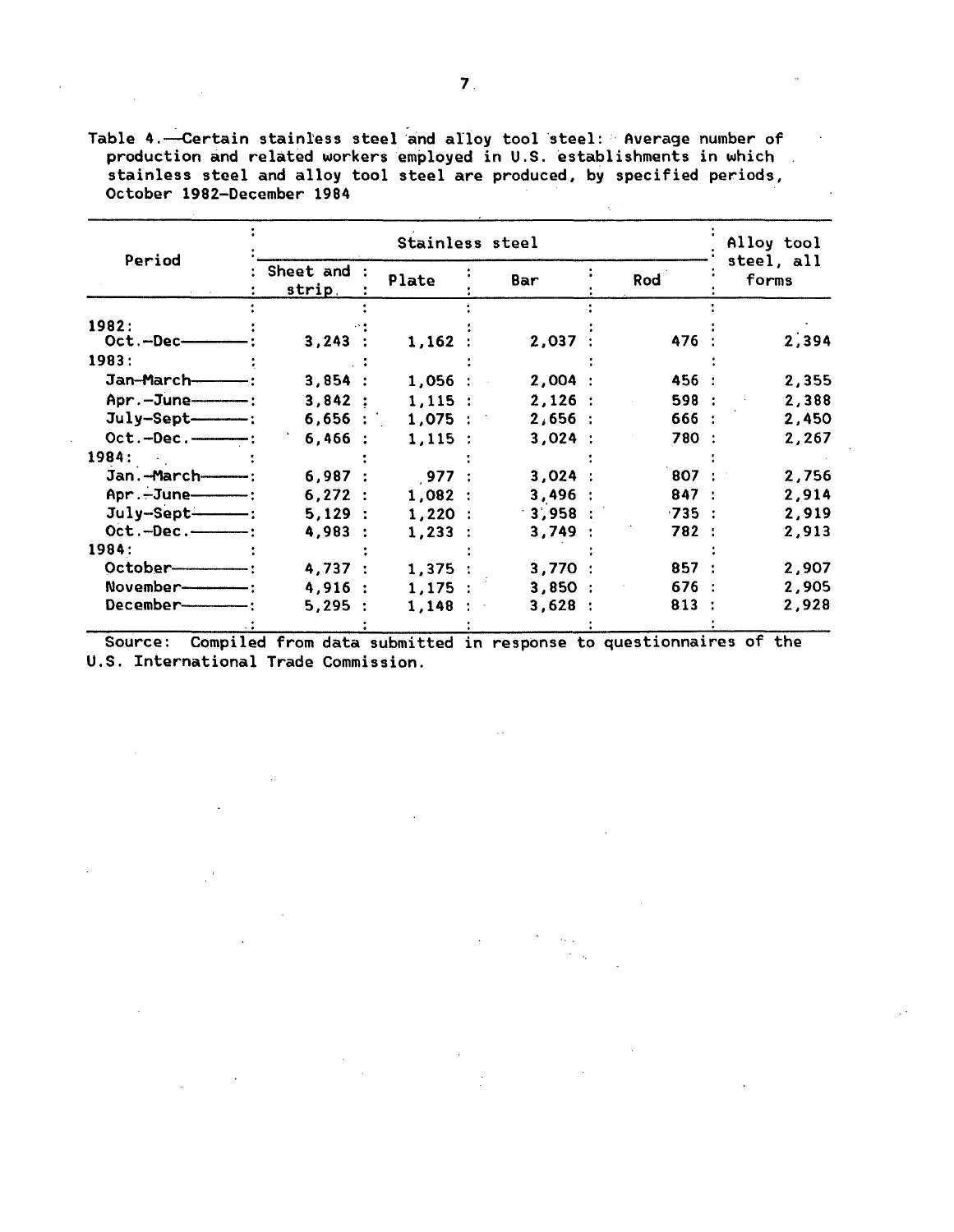Table 5.--Certain stainless steel and alloy tool steel: Number of man-hours worked by production and related workers in U.S. establishments in which certain stainless steel and alloy tool steel products are produced, by specified periods, .October 1982-0ecember 1984

|                     |                    | Alloy tool |               |           |                     |
|---------------------|--------------------|------------|---------------|-----------|---------------------|
| Period              | Sheet and<br>strip | Plate      | Bar           | Rod       | steel, all<br>forms |
| 1982:               |                    |            |               |           |                     |
| $Oct.-Dec$ $-$ :    | 1,881,440          | 390,777    | 879,812       | 187,186   | 970,013             |
| 1983:               |                    |            |               |           |                     |
| Jan-March-          | 2,384,759 :        | 436,443    | 1,002,148     | 219,000:  | 960,094             |
| $Apr.-June$ :       | 2,668,251:         | 465,570    | 1,106,076     | 302,000:  | 1,041,423           |
| $July-Sept---:$     | 3,020,375:         | 486,076    | 1,484,447     | 325,431:  | 1,048,195           |
| $Oct.-Dec.$ ----    | 3,099,366          | 450,775    | $1,736,844$ : | 408,380 : | 1,240,847           |
| 1984:               |                    |            |               |           |                     |
| Jan.-March---:      | 3,500,712:         | 480,128    | 1,898,138     | 456,520   | 1,387,427           |
| Apr.-June---        | 2,820,172 :        | 559,518    | 1,846,557:    | 461,516 : | 1,441,665           |
| July-Sept----       | 2,301,369:         | 559,121    | 1,712,532:    | 365, 165: | 1,433,114           |
| $Oct.-Dec.$         | 2,388,108 :        | 645,249    | 1,837,000 :   | 394,702 : | 1,463,216           |
| 1984:               |                    |            |               |           |                     |
|                     | 762, 218:          | 231,692 :  | 682,326 :     | 159,935:  | 514,702             |
| $Nowember$ $\cdots$ | 771,458 :          | 210,123    | 620,510 :     | 111,704 : | 471,763             |
|                     | 854,432:           | 203,434    | 534,164       | 123,063:  | 476,751             |
|                     |                    |            |               |           |                     |

 $\ddot{\phantom{a}}$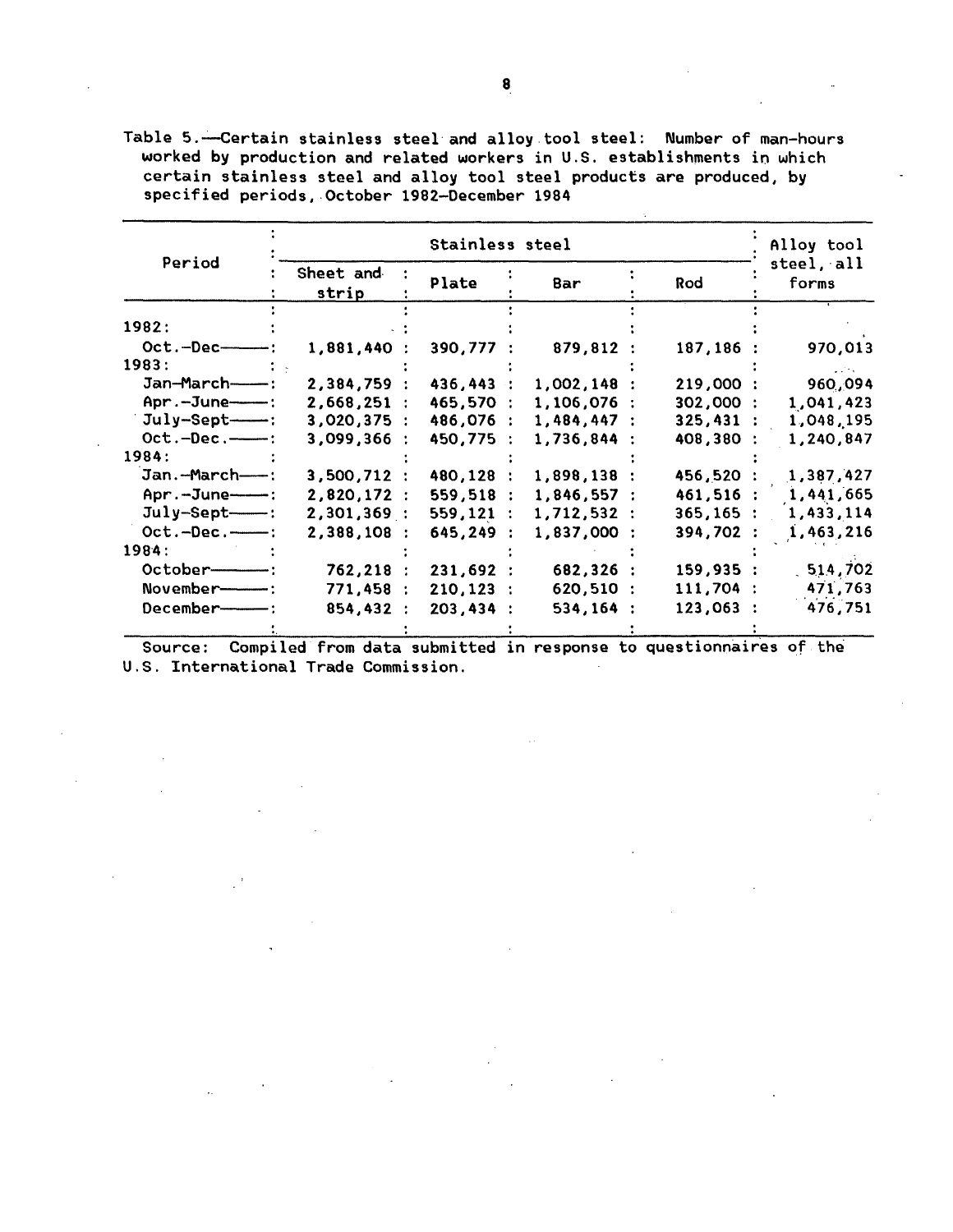Table  $6a.$ -Stainless steel sheet (cold-rolled)  $1/$ : Ranges and weighted averages of lowest net selling prices and average price of total quantity shipped by U.S. producers and importers to steel service centers or distributors, by periods indicated, July-December 1984

|                     | Lowest price                            |                        |  | Average price of<br>total quantity shipped |  |                     |  |
|---------------------|-----------------------------------------|------------------------|--|--------------------------------------------|--|---------------------|--|
| Period              | Range                                   | Weighted<br>average    |  | Range                                      |  | Weighted<br>average |  |
|                     |                                         |                        |  | U.S. producers                             |  |                     |  |
|                     |                                         |                        |  |                                            |  |                     |  |
| 1984:               |                                         |                        |  |                                            |  |                     |  |
|                     | 1670-2492                               | 1823                   |  | 1724-2588                                  |  | 1799                |  |
|                     | $***$                                   | *** :                  |  | 1701-2570 :                                |  | 1745                |  |
| September-------    | $***$                                   | *** ·                  |  | 1607-1706 :                                |  | 1665                |  |
| October-----------  | $***$                                   |                        |  | $1567 - 1703$ :                            |  | 1646                |  |
|                     | $***$                                   | *** :                  |  | $1575 - 1657$ :                            |  | 1633                |  |
| December----------- | $\star\star\star$                       | $\star\star\star$ .    |  | 1520-1641 :                                |  | 1580                |  |
|                     |                                         |                        |  | U.S. importers                             |  |                     |  |
|                     |                                         |                        |  |                                            |  |                     |  |
| 1984:               |                                         |                        |  |                                            |  |                     |  |
| $July-September-$ : | $***$                                   | <del>xxx</del>         |  | $***$                                      |  | $***$               |  |
| Oct.-December--     | $***$                                   | $\star\star\star$      |  | $***$                                      |  | X X X               |  |
| 1101.01             | $AD = B = A + B$<br>$\bullet$ $\bullet$ | 62 H.<br><b>A-0.18</b> |  | 2.1                                        |  |                     |  |

 $(20.22)$ 

 $1/$  Grade 304, 2B finish, 16 gage, 36" - 48", coil.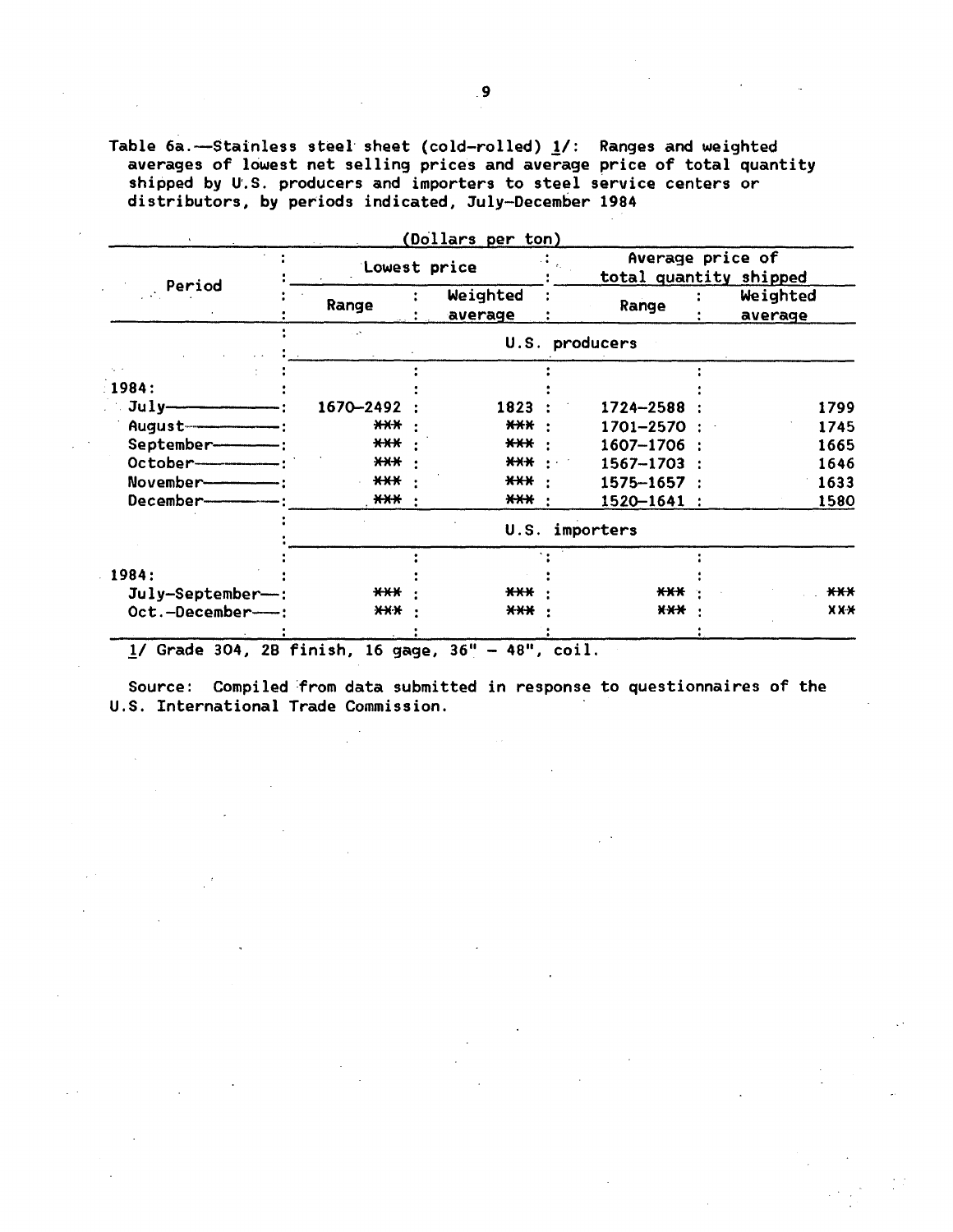Table  $6b$ .-Stainless steel sheet (cold-rolled)  $1/$ : Ranges and weighted  $\sim$ averages of lowest net selling prices and average price of total quantity shipped by U.S. producers and importers to end-use customers, by periods indicated, July-December 1984

|                       | Lowest price |  |                     | Average price of<br>total quantity shipped |                   |  |                     |
|-----------------------|--------------|--|---------------------|--------------------------------------------|-------------------|--|---------------------|
| Period                | Range        |  | Weighted<br>average |                                            | Range             |  | Weighted<br>average |
|                       |              |  |                     |                                            | U.S. producers    |  |                     |
|                       |              |  |                     |                                            |                   |  |                     |
| 1984:                 |              |  |                     |                                            |                   |  |                     |
| $July$ $\frac{1}{1}$  | $***$        |  | *** :               |                                            | $***$             |  | $***$               |
|                       | ***          |  | $\star\star\star$   |                                            | $***$             |  | $X$ $X$ $X$         |
| September------       | 1598-1837 :  |  | 1630 :              |                                            | $***$             |  | $***$               |
| $October$ :           | 1545-1613    |  | 1594 :              |                                            | 1589-1738         |  | 1631                |
| November------------- | $***$        |  | *** :               |                                            | $\star\star\star$ |  | $***$               |
|                       | <b>***</b> : |  | *** :               |                                            | <b>XXX :</b>      |  | $***$               |
|                       |              |  |                     |                                            | U.S. importers    |  |                     |
|                       |              |  |                     |                                            |                   |  |                     |
| 1984:                 |              |  |                     |                                            |                   |  |                     |
| July-September-:      | ***          |  | ***                 |                                            | $***$             |  | $\star\star\star$   |
| Oct.-December-        | $***$        |  | $\star\star\star$   |                                            | $***$             |  | X X X               |
|                       |              |  |                     |                                            |                   |  |                     |

Source: Compiled from data submitted in response to questionnaires of the U.S. International Trade Commission.

1/ Grade 304, 2B finish, 16 gage x 36" - 48" x coil.

# $(n-1)$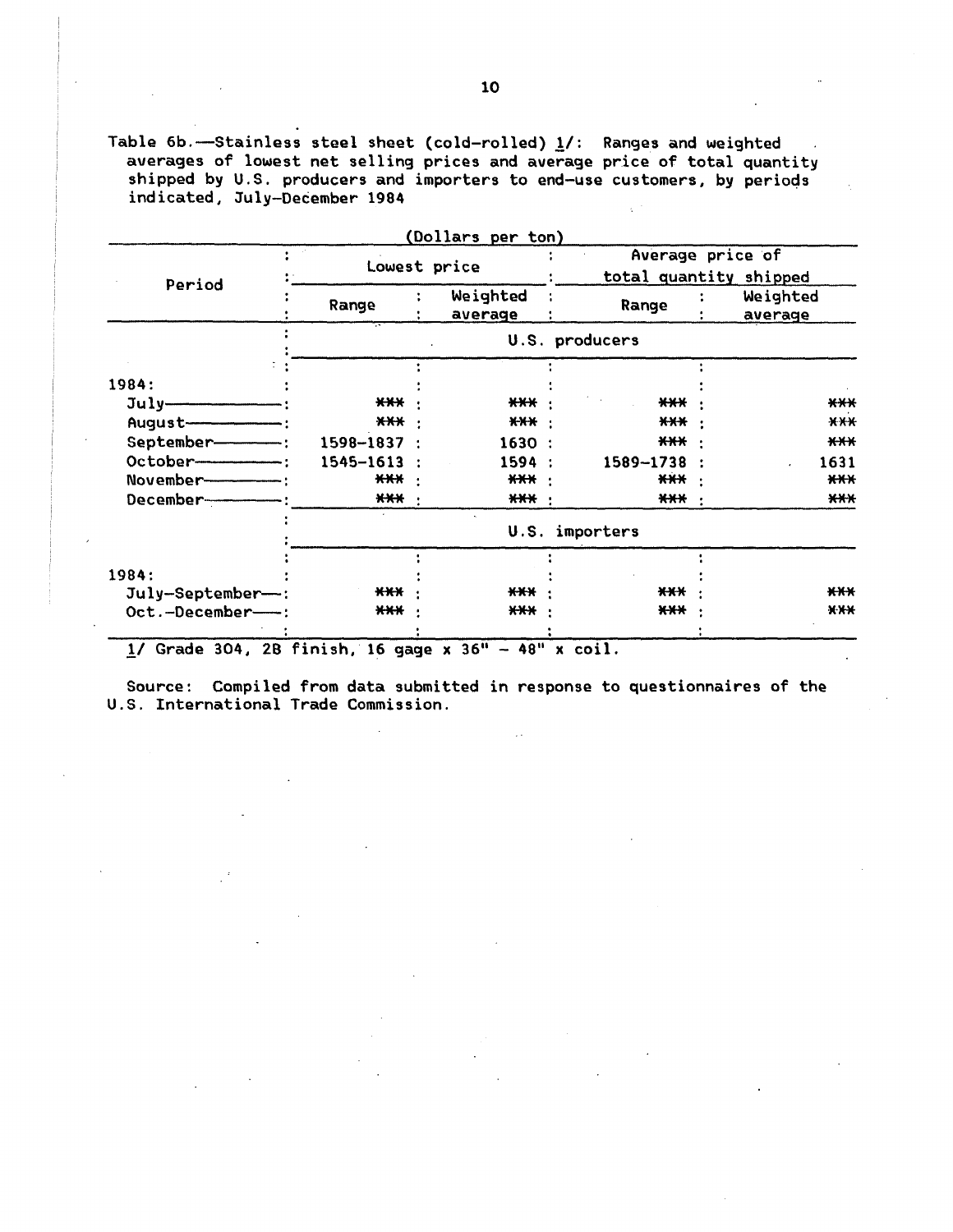Table 7a.-Stainless steel sheet (cold-rolled) 1/: Ranges and weighted averages of lowest net selling prices and average price of total quantity shipped by U.S. producers and importers to steel service centers or distributors, by periods indicated, July-December 1984

|                       |                   | (Dollars per ton)   |                                            |  |                     |  |
|-----------------------|-------------------|---------------------|--------------------------------------------|--|---------------------|--|
|                       | Lowest price      |                     | Average price of<br>total quantity shipped |  |                     |  |
| Period                | Range             | Weighted<br>average | Range                                      |  | Weighted<br>average |  |
|                       |                   |                     | U.S. producers                             |  |                     |  |
|                       |                   |                     |                                            |  |                     |  |
| 1984:                 |                   |                     |                                            |  |                     |  |
| $J \cup l \cup$       |                   |                     |                                            |  |                     |  |
|                       |                   |                     |                                            |  |                     |  |
| September-            |                   |                     |                                            |  |                     |  |
|                       | $\star\star\star$ | $***$               | $\star\star\star$                          |  | $X$ $X+$            |  |
| November------------- | *** ·             | $***$               | ***                                        |  | $***$               |  |
|                       | *** :             | ***                 | *** :                                      |  | $\star\star\star$   |  |
|                       |                   |                     | U.S. importers                             |  |                     |  |
|                       |                   |                     |                                            |  |                     |  |
| 1984:                 |                   |                     |                                            |  |                     |  |
| July-September-:      | 1530–1795         | 1717                | 1530-1795                                  |  | 1717                |  |
| Oct.-December--:      |                   |                     |                                            |  |                     |  |
|                       |                   |                     | $\sim$                                     |  |                     |  |

 $1/$  Grade 430, BA finish, 24 gage x  $12'' - 24''$  x coil.

 $\sim 100$ 

 $\mathbf{v}$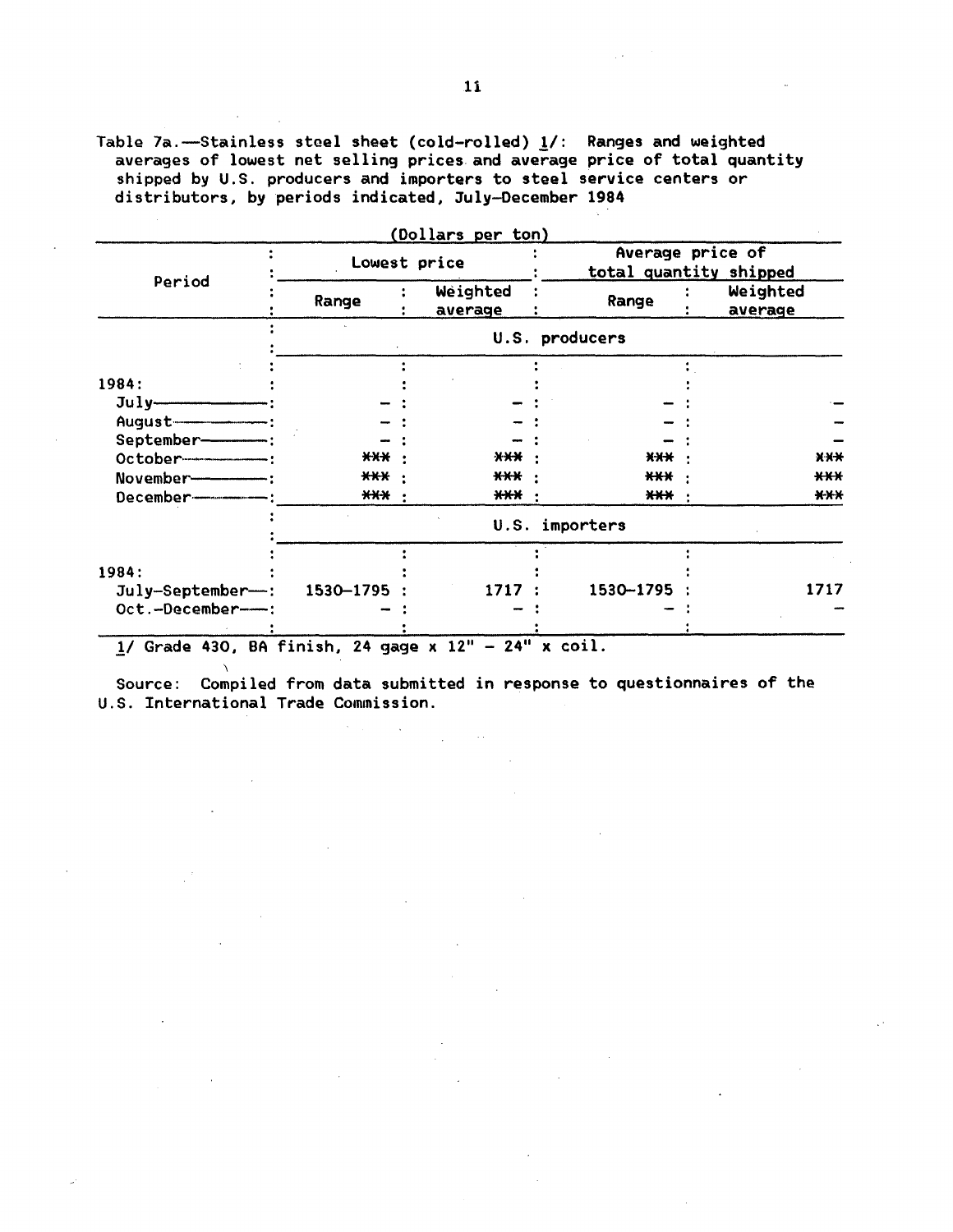Table 7b.-Stainless steel sheet (cold-rolled)  $\frac{1}{i}$ : Ranges and weighted<br>averages of lowest net selling prices and average price of total quantity shipped by U.S. producers and importers to end-use customers, by periods indicated, July-December 1984

 $\sim$   $^{\circ}$ 

|                   | Underst price     |                     | (Dollars per ton)<br>Average price of<br>total quantity shipped |                     |  |  |
|-------------------|-------------------|---------------------|-----------------------------------------------------------------|---------------------|--|--|
| Period            | Range             | Weighted<br>average | Range                                                           | Weighted<br>average |  |  |
|                   |                   |                     | U.S. producers                                                  |                     |  |  |
|                   |                   |                     |                                                                 |                     |  |  |
| 1984:             |                   |                     |                                                                 |                     |  |  |
|                   | $***$             | $***$               | $***$                                                           | $***$               |  |  |
|                   | $***$             | ***                 | $\star\star\star$                                               | $X^*$               |  |  |
| September-------  | $\star\star\star$ | *** :               | $***$                                                           | $\star\star\star$   |  |  |
|                   | ***               | $\star$ X $\star$   | $***$                                                           | $X-X$               |  |  |
| November-         |                   |                     |                                                                 |                     |  |  |
| December-         | $\star\star\star$ | . <del>XXX</del>    | *** :                                                           | $\star\star\star$   |  |  |
|                   |                   |                     | U.S. importers                                                  |                     |  |  |
| 1984:             |                   |                     |                                                                 |                     |  |  |
| July-September--: | $***$             | $X$ $X$ $X$         | $\star\star\star$                                               | X X X               |  |  |
| Oct.-December-    | $\star\star\star$ | $\star\star\star$   | $\star\star\star$                                               | $***$               |  |  |
|                   |                   |                     |                                                                 |                     |  |  |

Source: Compiled from data submitted in response to questionnaires of the U.S. International Trade Commission.  $\Delta \sim 10^{-10}$  $\label{eq:2} \mathcal{L}(\mathcal{L}(\mathcal{L}(\mathcal{L}(\mathcal{L}(\mathcal{L}(\mathcal{L}(\mathcal{L}(\mathcal{L}(\mathcal{L}(\mathcal{L}(\mathcal{L}(\mathcal{L}(\mathcal{L}(\mathcal{L}(\mathcal{L}(\mathcal{L}(\mathcal{L}(\mathcal{L}(\mathcal{L}(\mathcal{L}(\mathcal{L}(\mathcal{L}(\mathcal{L}(\mathcal{L}(\mathcal{L}(\mathcal{L}(\mathcal{L}(\mathcal{L}(\mathcal{L}(\mathcal{L}(\mathcal{L}(\mathcal{L}(\mathcal{L}(\mathcal{L}(\mathcal$ 

- 
- 

 $\bar{ }$ 

 $\sim$   $\sim$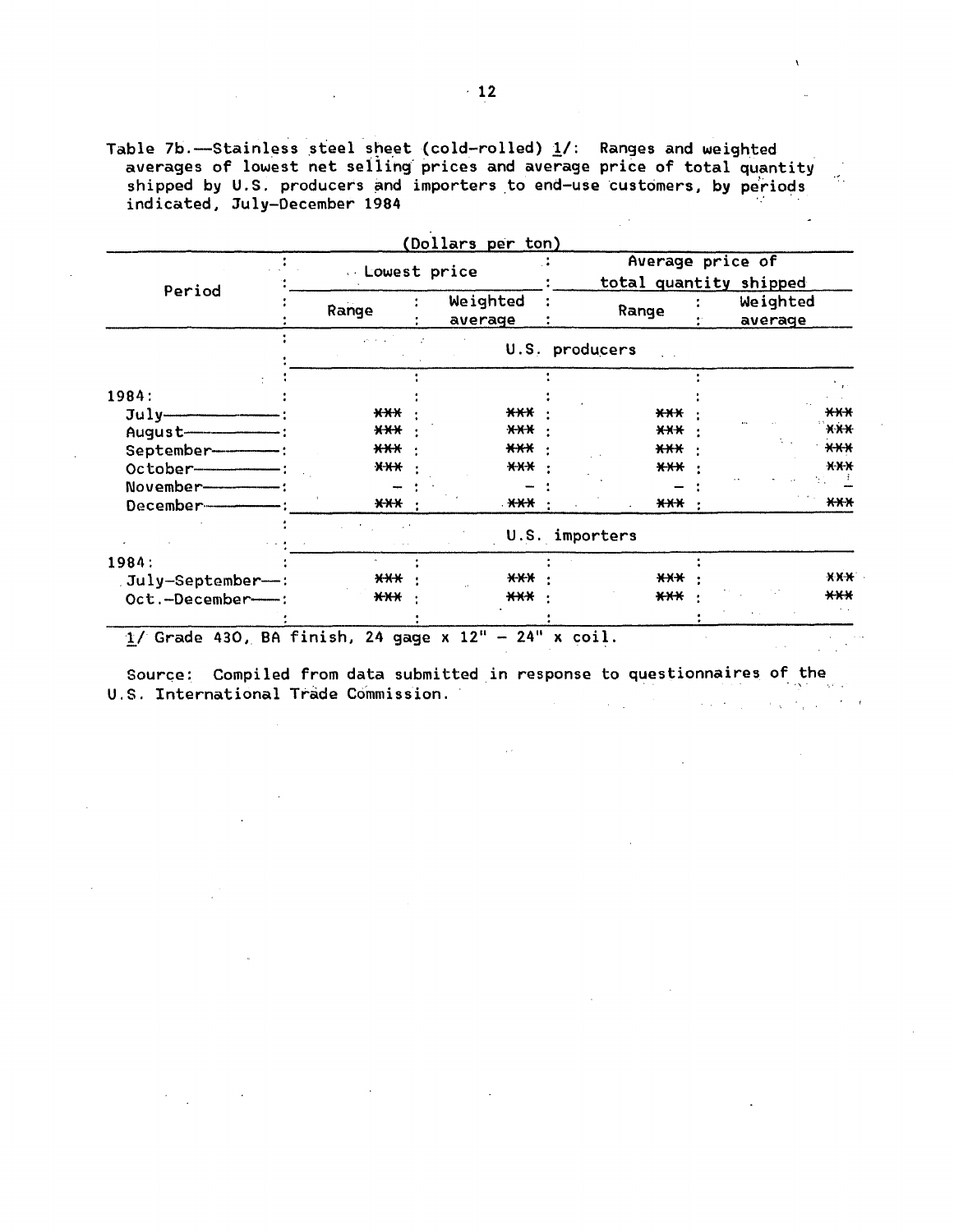Table 8a.-Stainless steel sheet (cold-rolled)  $\underline{1}/$ : Ranges and weighted averages of lowest net selling prices and average price of total quantity shipped by U.S. producers and importers to steel service centers or distributors, by periods indicated, July-December 1984

|                         | Lowest price    |                     | (Dollars per ton)<br>Average price of<br>total quantity shipped |  |                     |
|-------------------------|-----------------|---------------------|-----------------------------------------------------------------|--|---------------------|
| Period                  | Range           | Weighted<br>average | Range                                                           |  | Weighted<br>average |
|                         |                 |                     | U.S. producers                                                  |  |                     |
|                         |                 |                     |                                                                 |  |                     |
| 1984:                   |                 |                     |                                                                 |  |                     |
|                         | ***             | $***$               | $***$                                                           |  | $***$               |
|                         | $X+X$           | $***$               | $\star \star \star$                                             |  | X X X               |
| September-              | *** ·           | *** :               | ***                                                             |  | $***$               |
|                         | $2301 - 2408$ : | 2340:               | 2455-2444 :                                                     |  | 2397                |
| November--------------- | $2243 - 2356$ : | 2308 :              | $2301 - 2356$ :                                                 |  | 2344                |
| December-------------   | $2229 - 2524 :$ | 2257:               | $2229 - 2524$ :                                                 |  | 2266                |
|                         |                 |                     | U.S. importers                                                  |  |                     |
|                         |                 |                     |                                                                 |  |                     |
| 1984:                   |                 |                     |                                                                 |  |                     |
| $July-September--:$     |                 |                     |                                                                 |  |                     |
| $Oct.-December--:$      | ***             | $***$               | <b>XXX</b>                                                      |  | $X X +$             |

Source: Compiled from data submitted in response to questionnaires of the U.S. International Trade Commission.

 $\omega_{\rm{max}}$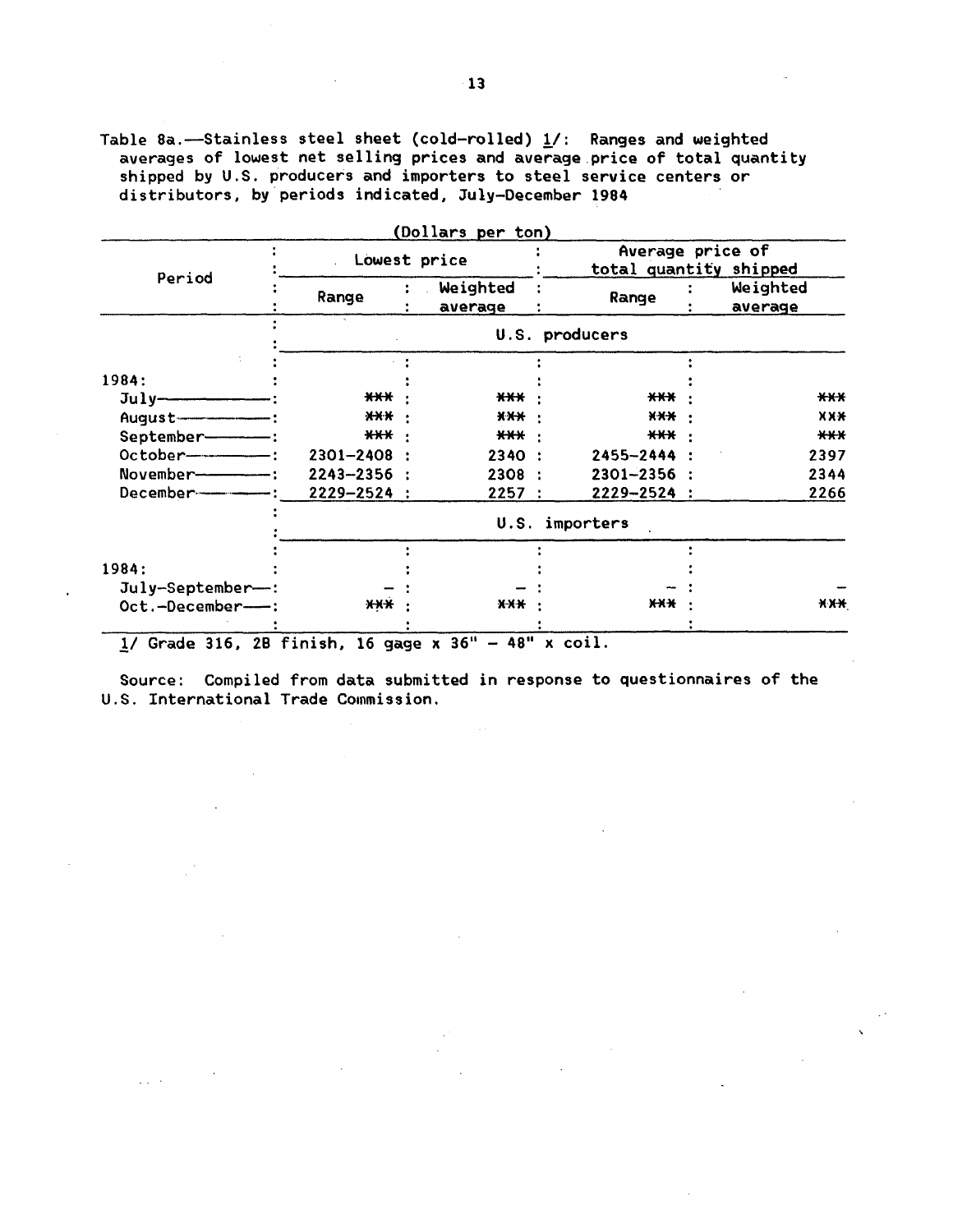Table 8b.-Stainless steel sheet (cold-rolled) 1/: Ranges and weighted averages of lowest net selling prices and average price of total quantity shipped by U.S. producers  $2/$  and importers to end-use customers, by periods indicated, July-December 1984

|             | Weighted<br>average<br>U.S. | total quantity shipped<br>Range | Weighted<br>average        |             |
|-------------|-----------------------------|---------------------------------|----------------------------|-------------|
|             |                             |                                 |                            |             |
|             |                             | importers                       |                            |             |
|             |                             |                                 |                            |             |
| *** ·       |                             |                                 |                            | $***$       |
| $X^*$ $X^*$ |                             |                                 |                            | $X$ $X$ $X$ |
|             |                             | $\star\star\star$<br>*** ·      | $\star\star\star$<br>$***$ |             |

 $(n-1)$ 

*11* Grade 316, 28 finish, 16 gage x 36" - 48" x coil.

 $\bar{z}$ 

 $\ddot{\phantom{a}}$ 

2/ Producers did not report sales to end-use customers during this period.

Source: Compiled from data submitted in response to questionnaires of the U.S. International Trade Commission.

 $\sim 100$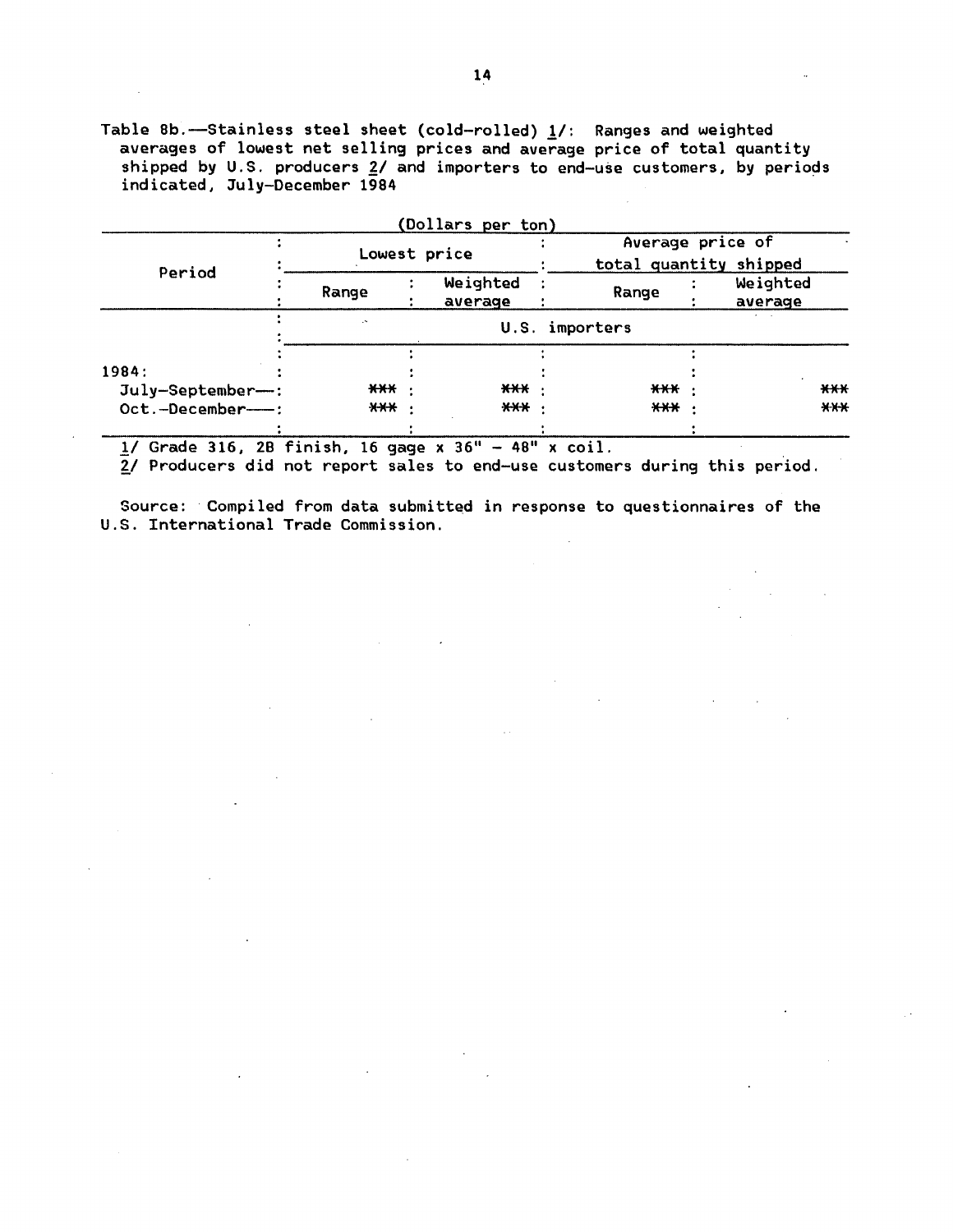Table 9a.-Stainless steel sheet (cold-rolled) 1/: Ranges and weighted averages of lowest net selling prices and average price of total quantity shipped by U.S. producers and importers to steel service centers or distributors, by periods indicated, July-December 1984

|                                                        |                   | (Dollars per ton)   |                 |                                            |  |  |  |
|--------------------------------------------------------|-------------------|---------------------|-----------------|--------------------------------------------|--|--|--|
|                                                        | Lowest price      |                     |                 | Average price of<br>total quantity shipped |  |  |  |
| Period                                                 | Range             | Weighted<br>average | Range           | Weighted<br>average                        |  |  |  |
|                                                        |                   |                     | U.S. producers  |                                            |  |  |  |
| 1984:                                                  |                   |                     |                 |                                            |  |  |  |
|                                                        |                   |                     |                 |                                            |  |  |  |
|                                                        | $***$             | <b>XXX .</b>        | $X-X$           | $X+X$                                      |  |  |  |
| September--------                                      |                   |                     |                 |                                            |  |  |  |
| October-------------                                   | $X+X$             | X X X               | $X+X$           | $X-X$                                      |  |  |  |
|                                                        |                   |                     |                 |                                            |  |  |  |
|                                                        |                   |                     |                 |                                            |  |  |  |
|                                                        |                   |                     | U.S. importers  |                                            |  |  |  |
|                                                        |                   |                     |                 |                                            |  |  |  |
| 1984:                                                  |                   |                     |                 |                                            |  |  |  |
| July-September-:                                       | $\star\star\star$ | ***                 | $***$           | ***                                        |  |  |  |
| Oct.-December---: 1529-1683 :                          |                   | 1597:               | X <del>XX</del> | $X+X$                                      |  |  |  |
| $1/$ Grade 430, BA finish, 20 gage x 36" - 48" x coil. |                   |                     |                 |                                            |  |  |  |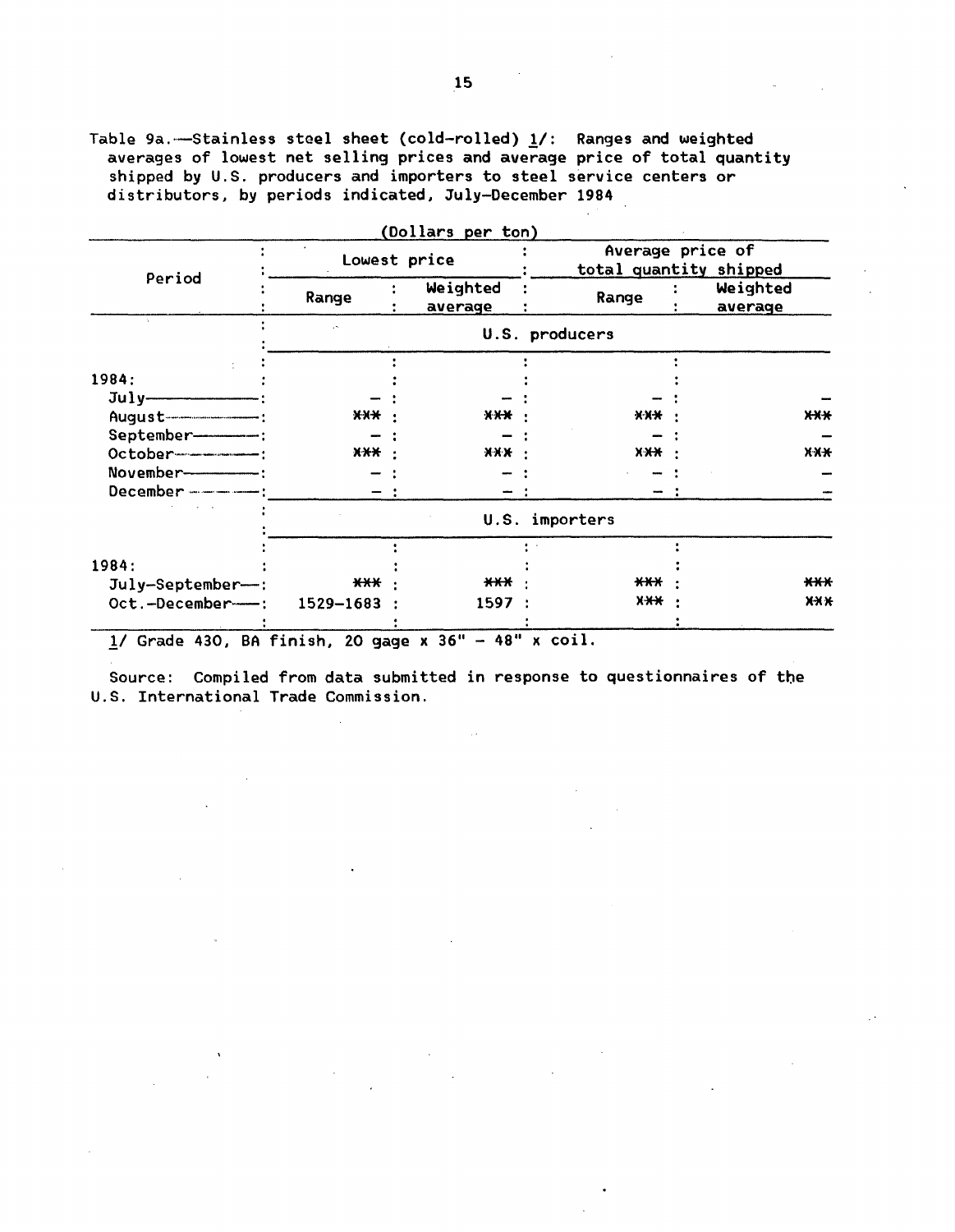Table 9b.—Stainless steel sheet (cold-rolled)  $1/$ : Ranges and weighted averages of lowest net selling prices and average price of total quantity shipped by U.S. producers 2/ and importers to end-use customers, by periods indicated, July-December 1984

|                    |       | (Dollars per ton)   |                |       |                                            |                  |
|--------------------|-------|---------------------|----------------|-------|--------------------------------------------|------------------|
| Period             |       | Lowest price        |                |       | Average price of<br>total quantity shipped |                  |
|                    | Range | Weighted<br>average | Range          |       | Weighted<br>average                        |                  |
|                    |       |                     | U.S. importers |       |                                            |                  |
| 1984:              |       |                     |                |       |                                            |                  |
| July-September---: | $***$ | ***                 |                | $***$ |                                            | $***$            |
| Oct.-December--    |       |                     |                |       |                                            | . <del>. .</del> |
|                    |       |                     |                |       |                                            |                  |

 $1/$  Grade 430, BA finish, 20 gage x 36" - 48" x coil.

 $\frac{1}{2} \left( \frac{1}{2} \right) \left( \frac{1}{2} \right) \left( \frac{1}{2} \right) \left( \frac{1}{2} \right) \left( \frac{1}{2} \right)$ 

2/ Producers did not report sales to end-use customers during this period.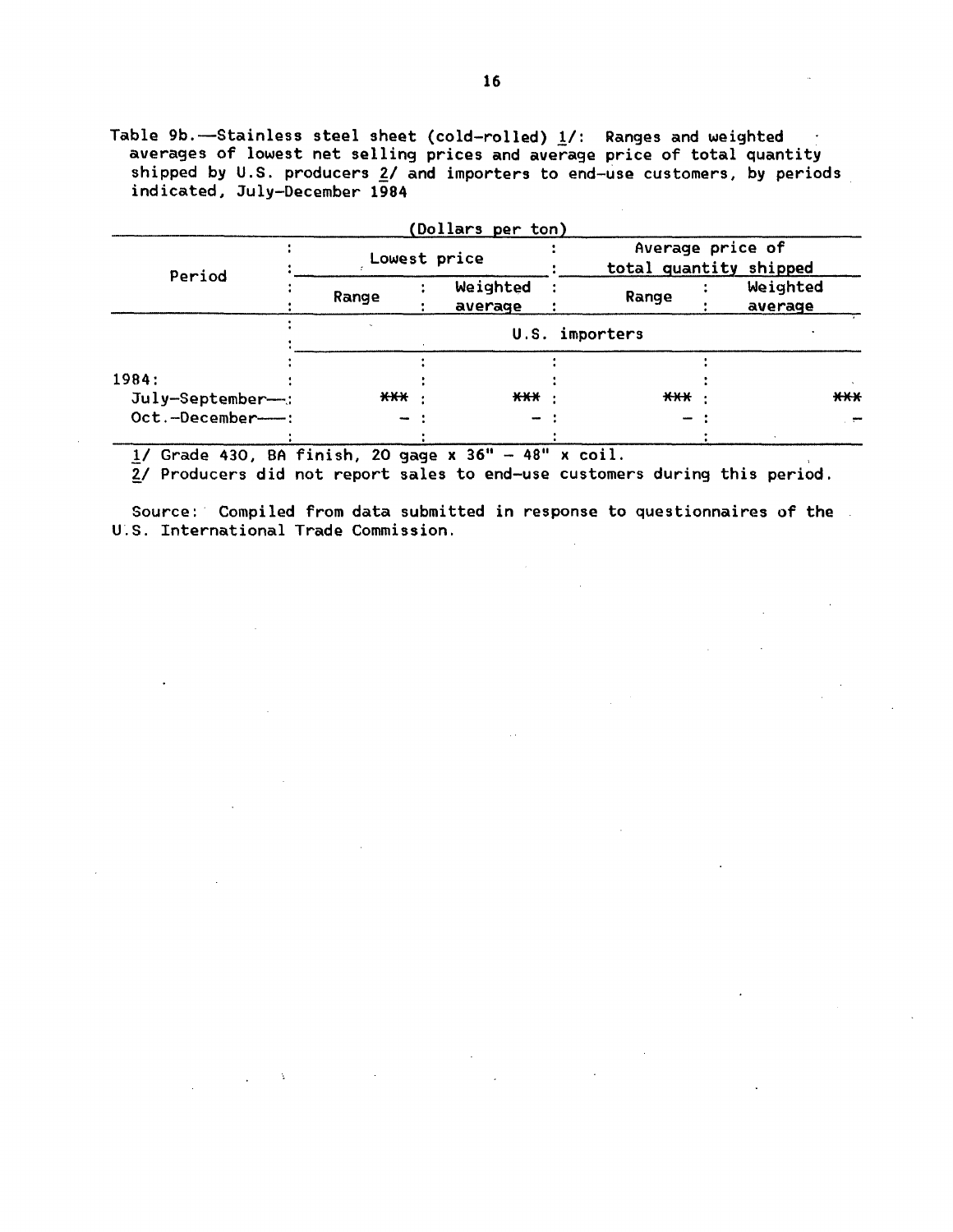Table 10a.-Stainless steel plate  $1/$ : Ranges and weighted averages of lowest net selling prices and average price of total quantity shipped by U.S. producers and importers to steel service centers or distributors, by periods indicated, July-December 1984  $\mathcal{L}^{(1)}$ 

| Period                   | Lowest price    |                     |                 | Average price of<br>total quantity shipped |  |  |
|--------------------------|-----------------|---------------------|-----------------|--------------------------------------------|--|--|
|                          | Range           | Weighted<br>average | Range           | Weighted<br>average                        |  |  |
|                          |                 |                     | U.S. producers  |                                            |  |  |
|                          |                 |                     |                 |                                            |  |  |
| 1984:                    |                 |                     |                 |                                            |  |  |
| $July$ $\longrightarrow$ | 1655-1700 :     | 1676:               | 1771-1845       | 1824                                       |  |  |
| $August$ $--  -$         | $1620 - 1778$ : | 1646 :              | $1638 - 1827$ : | 1717                                       |  |  |
| September------          | 1620-1769 :     | 1696 :              | $1715 - 1797$ : | 1745                                       |  |  |
|                          | $1650 - 1782$ : | 1693:               | $1736 - 1845$ : | 1791                                       |  |  |
|                          | 1620-1782 :     | 1738:               | $1727 - 1827$ : | 1785                                       |  |  |
|                          | 1620-1782 :     | 1683                | $1655 - 1797$ : | 1733                                       |  |  |
|                          |                 |                     | U.S. importers  |                                            |  |  |
|                          |                 |                     |                 |                                            |  |  |
| 1984:                    |                 |                     |                 |                                            |  |  |
| July-September-:         | $***$           | $***$               | $***$           | $***$                                      |  |  |
| Oct.-December---:        | X <del>XX</del> | <b>XXX :</b>        | $X+X$           | $X+X$                                      |  |  |

 $\mathcal{L}^{\text{max}}$ 

 $\mathcal{L}$ 

 $\sim$ 

 $\sim 10$ 

 $\sim 10$ 

 $\sim 10^7$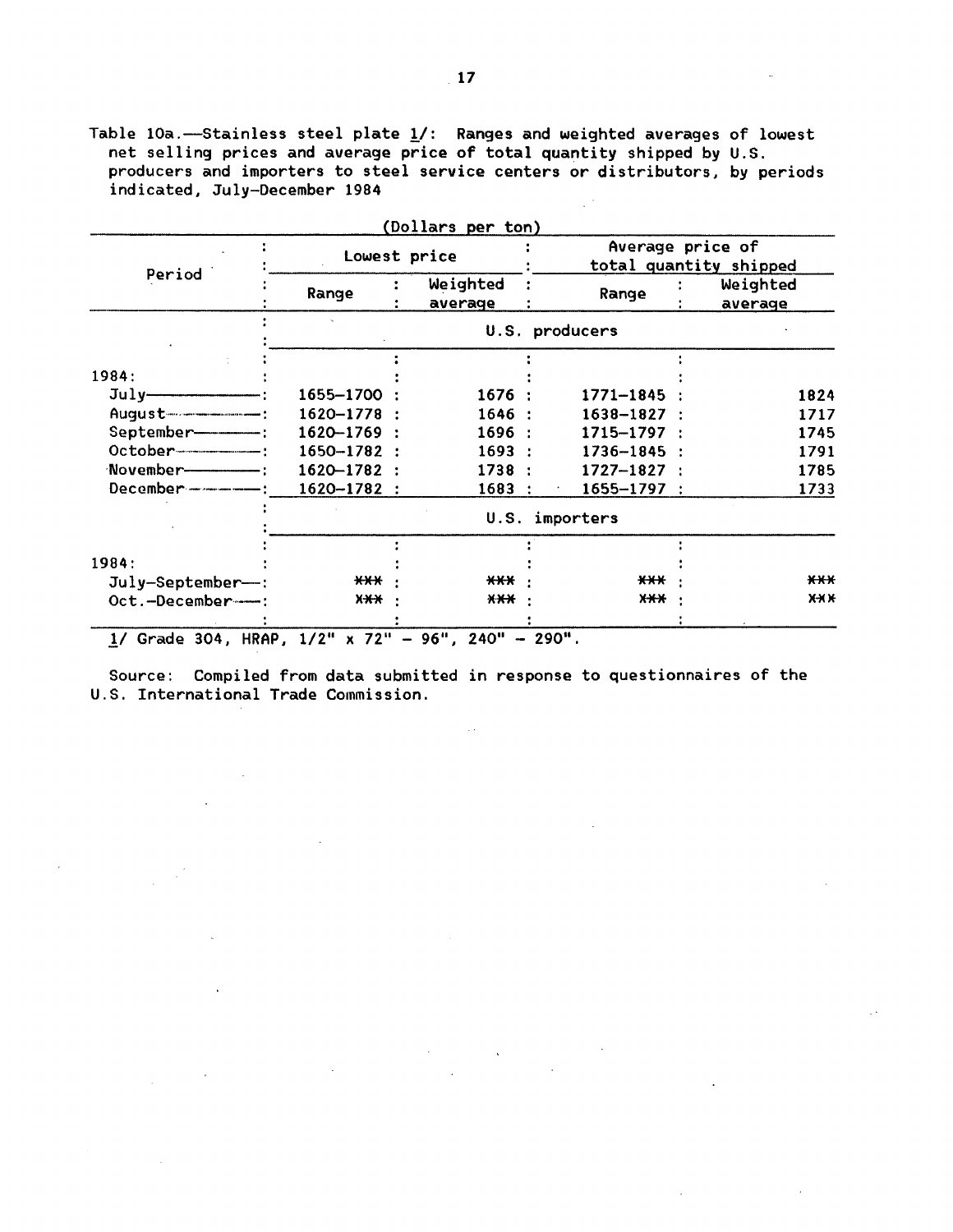Table  $10b$ .-Stainless steel plate  $1/$ : Ranges and weighted averages of lowest net selling prices and average price of total quantity shipped by  $U.S.$ producers and importers to end-use customers, by periods indicated, July-December 1984

|                                                  | Lowest price |                     | (Dollars per ton)<br>Average price of<br>total quantity shipped |                           |  |
|--------------------------------------------------|--------------|---------------------|-----------------------------------------------------------------|---------------------------|--|
| Period                                           | Range        | Weighted<br>average | Range                                                           | Weighted<br>average       |  |
|                                                  |              |                     | U.S. producers                                                  |                           |  |
|                                                  |              |                     |                                                                 |                           |  |
| 1984:                                            |              |                     |                                                                 |                           |  |
| $July$ $\longrightarrow$                         | ***          | ***                 | ***                                                             | $***$                     |  |
|                                                  | <b>XXX :</b> | $***$ :             | $***$                                                           | X X X                     |  |
| September------                                  | ***          | *** ·               | ***                                                             | $***$                     |  |
| October--------------                            | $***$        | *** ·               | $X+X$                                                           | $X X +$                   |  |
| November-                                        | *** :        | $\star\star\star$   | $***$                                                           | $***$                     |  |
| December ---------------                         | *** ·        | ***                 | $***$                                                           | $\mathbf{X} + \mathbf{X}$ |  |
|                                                  |              |                     | U.S. importers                                                  |                           |  |
| 1984:                                            |              |                     |                                                                 |                           |  |
| $July-September-$ :                              | $XY + Y$     | $***$               | X X X                                                           | <b>XXX</b>                |  |
| Oct.-December---:                                | $***$        | ***                 | $***$                                                           | $***$                     |  |
| Grade 304, HRAP, 1/2" x 72" - 96" x 240" - 290". |              |                     |                                                                 |                           |  |

 $\bar{z}$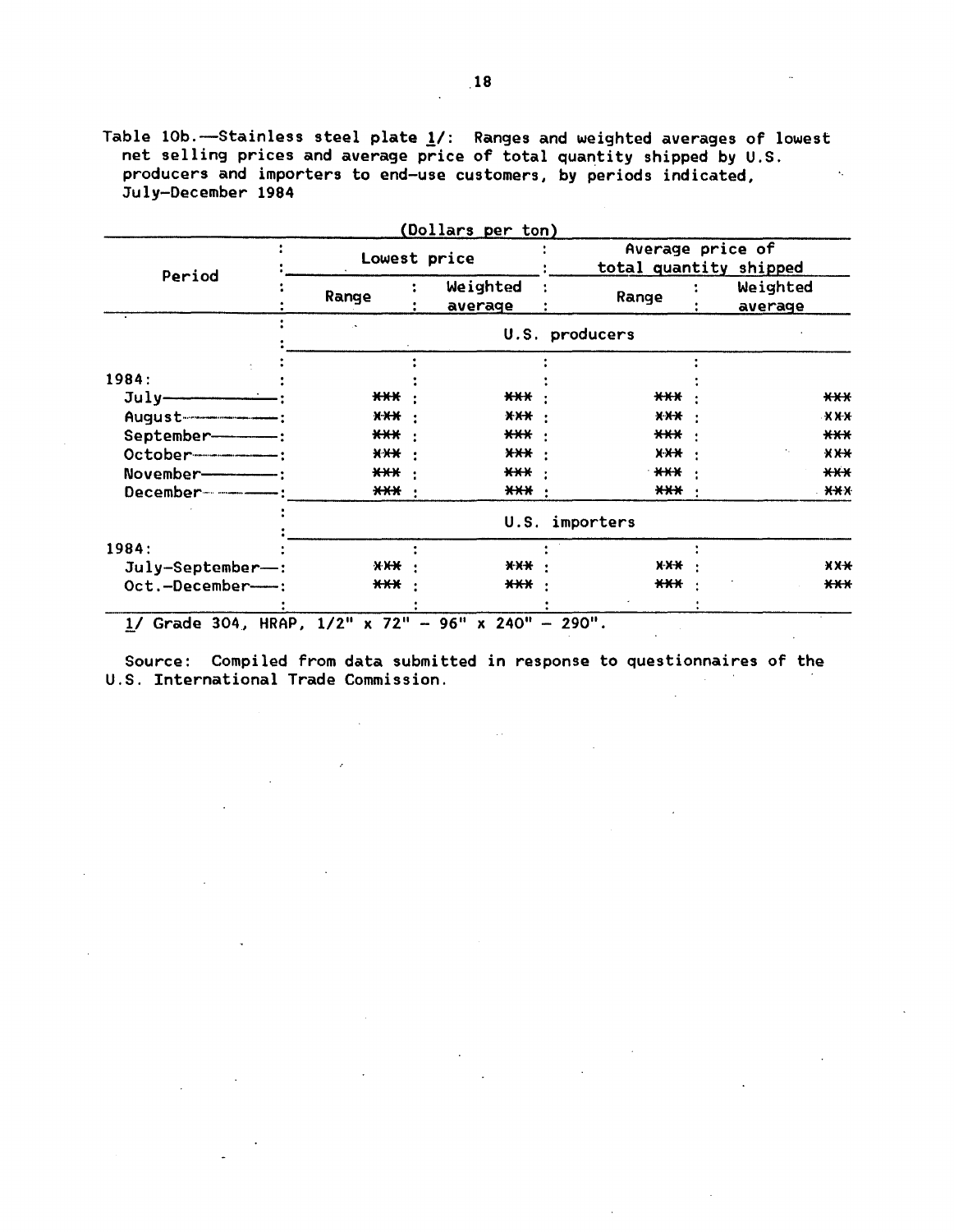Table 11a.-Stainless steel plate  $1/$ : Ranges and weighted averages of lowest net selling prices and average price of total quantity shipped by U.S. producers and importers 2/ to steel service centers or distributors, by periods indicated, July-December 1984

| Period     |                | (Dollars per ton)<br>Lowest price |                                    |  | Average price of<br>total quantity shipped |
|------------|----------------|-----------------------------------|------------------------------------|--|--------------------------------------------|
|            | Range          | Weighted<br>average               | Range                              |  | Weighted<br>average                        |
|            |                |                                   | U.S. producers                     |  |                                            |
|            |                |                                   |                                    |  |                                            |
| 1984:      |                |                                   |                                    |  |                                            |
| Julu       | ***            | *** :                             | $2822 - 2934$ :                    |  | 2898                                       |
| August-    | *** ·          | *** ·                             | 2600-2886 :                        |  | 2790                                       |
| September- | 2700-2759 :    | 2725                              | $\star\star\star$ .                |  | $***$                                      |
| October-   | 2675-2806 :    | 2713:                             | $2675 - 2934$ :                    |  | 2842                                       |
| November-  | $2642 - 2733:$ | 2680:                             | $2675 - 2886$ :                    |  | 2768                                       |
| December-  | 2710-2720 :    | 2717:                             | $\star\!\!\star\!\!\star\!\!\star$ |  | $X X +$                                    |

 $1/$  Grade 316L, HRAP,  $1/4''$  x 72" - 96" x 240" - 290".

 $2/$  Importers did not report sales to service centers or distributors during this period.  $\sim$  4.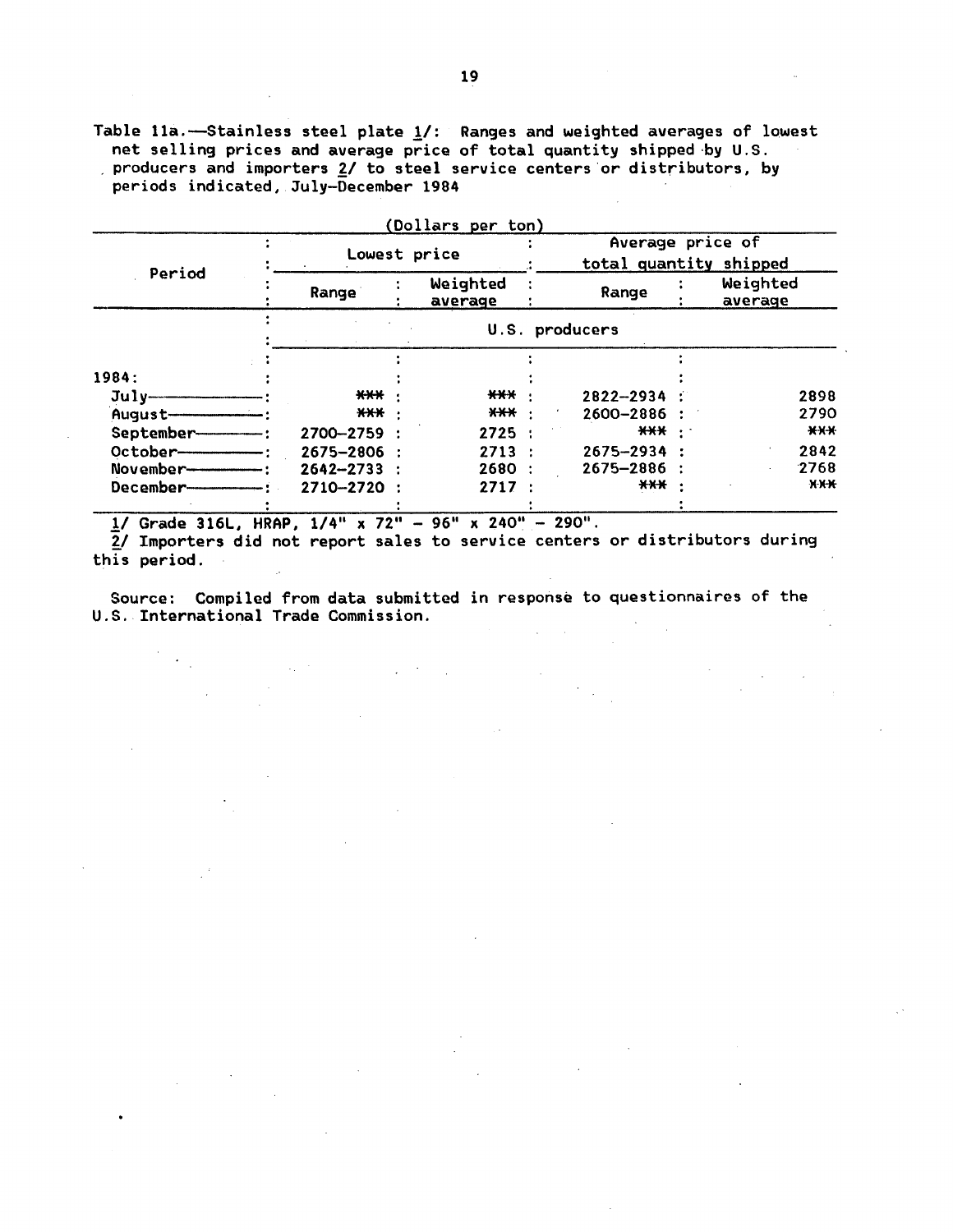Table 11b.--Stainless steel plate  $1/$ : Ranges and weighted averages of lowest net selling prices and average price of total quantity shipped by U.S. producers and importers to end-use customers, by periods indicated, July-December 1984  $\sim 10^{-10}$  $\sim$ **Contract Contract** 

|                     | Lowest price      | (Dollars per ton)   | Average price of<br>total quantity shipped |                     |  |  |
|---------------------|-------------------|---------------------|--------------------------------------------|---------------------|--|--|
| Period              | Range             | Weighted<br>average | Range                                      | Weighted<br>average |  |  |
|                     |                   |                     | U.S. producers                             |                     |  |  |
|                     |                   |                     |                                            |                     |  |  |
| 1984:               |                   |                     |                                            |                     |  |  |
| $July-$             |                   |                     |                                            |                     |  |  |
| $August$ __________ | $\star\star\star$ | $***$               | $***$                                      | $+ \times \times$   |  |  |
| September-          | $***$             | $***$               | $***$                                      | $***$               |  |  |
| October---------    | $***$             | <b>XXX</b>          | $X$ $X+$                                   | <b>XXX</b>          |  |  |
| November-           | $***$             | $***$               | $***$                                      | $***$               |  |  |
| December----        | $***$             | $***$               | $***$                                      | $***$               |  |  |
|                     |                   | U.S.                | importers                                  |                     |  |  |
|                     |                   |                     | Control State                              | k i tublar          |  |  |
| 1984:               |                   |                     |                                            | ないめいだいこう            |  |  |
| July-September-:    | *** :             | ***                 | $***$                                      | ***                 |  |  |
| Oct.-December--     | $X$ $X$ $X$       | $X$ $X$ $X$ $Y$     | $X+Y$<br>$\mathcal{L}$                     | XXX                 |  |  |

 $\sim 10^{-1}$ 

 $\mathcal{L}$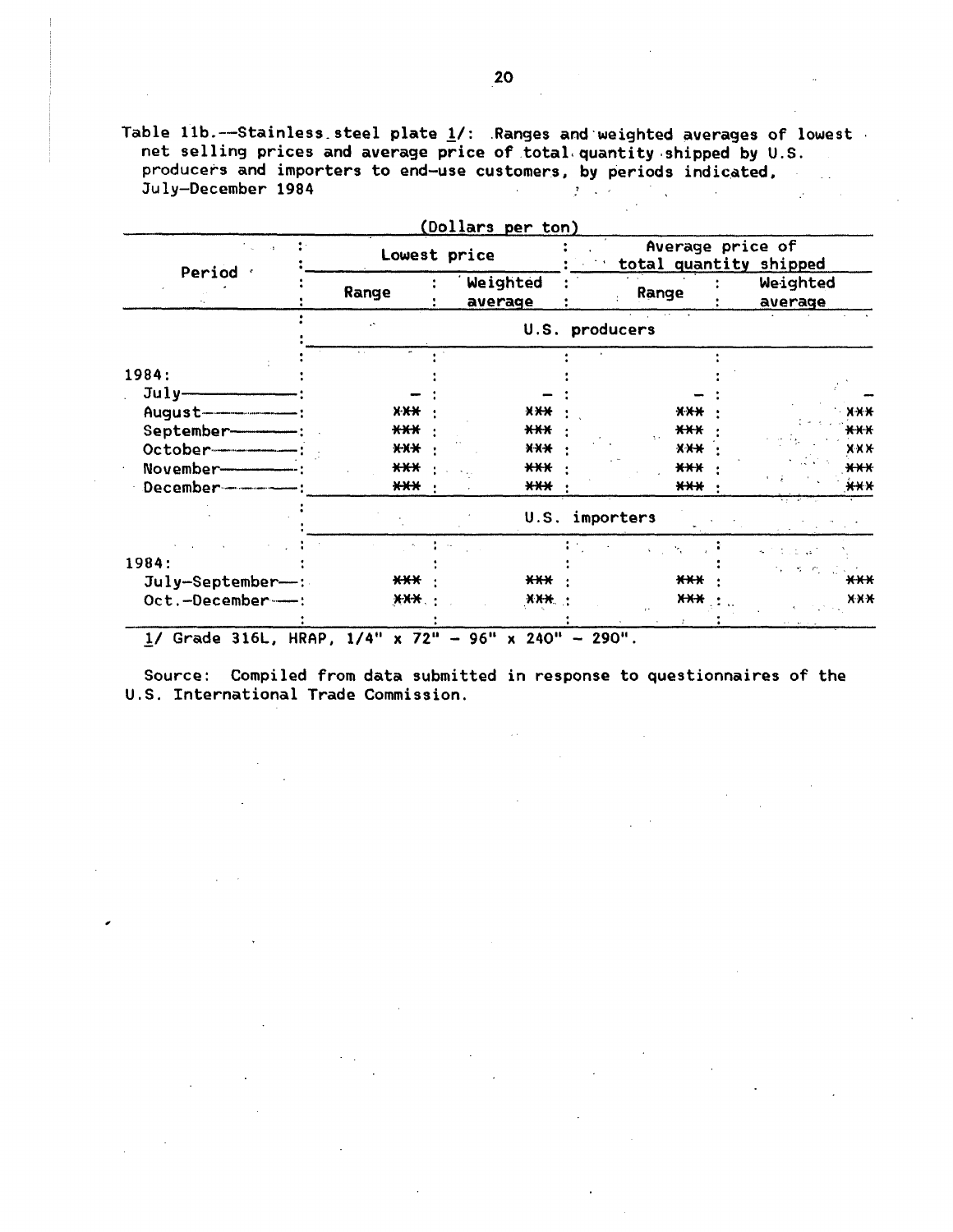Table 12a.—Stainless steel plate 1/: Ranges and weighted averages of lowest<br>net selling prices and average price of total quantity shipped by U.S.<br>producers and importers to steel service centers or distributors, by period indicated, July-December 1984  $\mathcal{A}=\mathcal{A}^{\mathcal{A}}$  .  $\mathcal{L}_{\rm{max}}$  .

| Period          | Lowest price     |         |            |                 | Average price of<br>total quantity shipped |                     |  |
|-----------------|------------------|---------|------------|-----------------|--------------------------------------------|---------------------|--|
|                 | Range            | average | Weighted   | Range           |                                            | Weighted<br>average |  |
|                 | $\ddot{\bullet}$ |         |            | U.S. producers  |                                            |                     |  |
|                 |                  |         |            |                 |                                            |                     |  |
| 1984:           |                  |         |            |                 |                                            |                     |  |
| July-           | 1691-1888        |         | 1726       | 1691-1975       |                                            | 1921                |  |
| August-         | $***$            |         | <b>XXX</b> | 1530-1980       |                                            | $-1870$             |  |
| September-      | 1581-1894        |         | 1673       | 1581-1997       |                                            | 1846                |  |
| October-        | 1581-1894        |         | 1787       | 1581-1896       |                                            | $-1863$             |  |
| November-       | 1620-1894        |         | 1751       | 1800-1980       |                                            | 1870                |  |
| December –      | - ***            |         | ***        | $1633 - 1997$ : |                                            | 1950                |  |
|                 |                  |         | U.S.       | importers       |                                            |                     |  |
|                 |                  |         |            |                 |                                            |                     |  |
| 1984:           |                  |         |            |                 |                                            |                     |  |
| July-September- | ***              |         | ***        | $***$           |                                            | ***                 |  |
| Oct.-December-- | $X+$             |         | $***$      | $X$ $X$ $X$     |                                            | X X X               |  |

Source: Compiled from data submitted in response to questionnaires of the  $\label{eq:3.1} \mathbf{G}(\mathbf{r}) = \mathbf{G}(\mathbf{r},\mathbf{r}) = \mathbf{G}(\mathbf{r},\mathbf{r}) = \mathbf{G}(\mathbf{r},\mathbf{r}) = \mathbf{G}(\mathbf{r},\mathbf{r}) = \mathbf{G}(\mathbf{r},\mathbf{r}) = \mathbf{G}(\mathbf{r},\mathbf{r})$ 

U.S. International Trade Commission.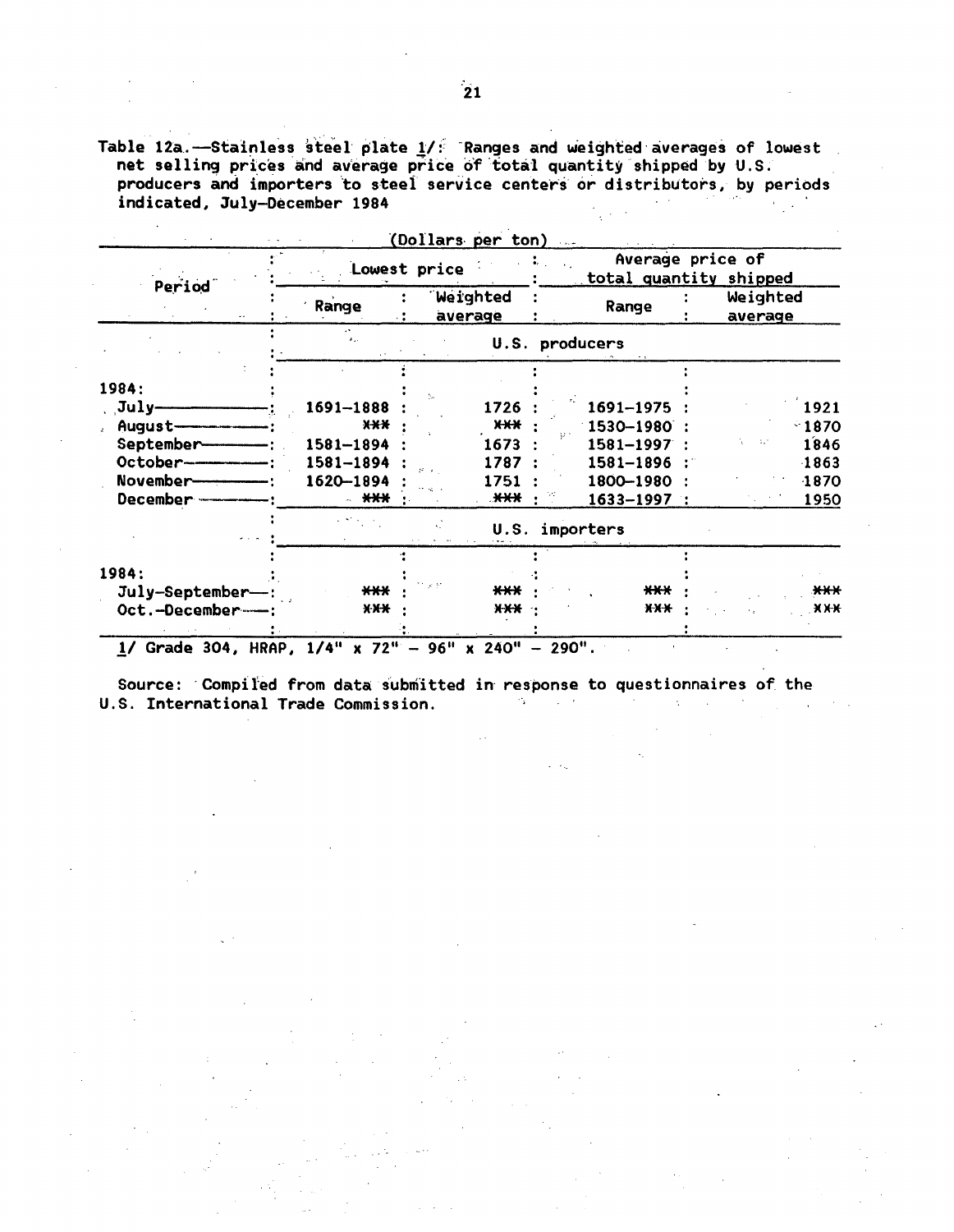Table 12b.-Stainless steel plate 1/: Ranges and weighted averages of lowest net selling prices and average price of total quantity shipped by U.S. producers and importers to end-use customers, by periods indicated, in L July-December 1984

|                                |              | (Dollars per ton)   | Average price of              |                     |
|--------------------------------|--------------|---------------------|-------------------------------|---------------------|
|                                | Lowest price |                     | total quantity shipped        |                     |
| Period                         | Range        | Weighted<br>average | Range                         | Weighted<br>average |
|                                |              |                     | U.S. producers                |                     |
|                                |              |                     |                               |                     |
| 1984:                          | $***$        | $***$               |                               | X X X               |
| July-                          | $***$        | $****$              | $***$<br>$X+X$                | $X-X$               |
| August-<br>September-          | $***$        | $\star\star\star$   | $\ddot{\phantom{0}}$<br>$***$ | $\star\star\star$   |
| October-                       | $***$        | $***$               | $***$                         | <b>XXX</b>          |
| November-                      | ***          | $***$               | ***                           | $X-X$               |
| December-                      | $***$        | $\star\star\star$   | $***$                         | Iτ.<br>$X^*$        |
|                                |              | U.S.                | importers                     |                     |
|                                |              |                     |                               |                     |
| 1984:                          |              |                     |                               |                     |
| July-September-:               | $***$        | $\star\star\star$   | $***$                         | $***$               |
| Oct.-December--                | $***$        | ***                 | $X-X$                         | X X X               |
| 1/ Grade 304, HRAP, 1/4" x 72" |              | $96" \times 240"$   | $-290$ ".                     |                     |

Source: Compiled from data submitted in response to questionnaires of the U.S. International Trade Commission.  $\label{eq:2} \mathcal{L}_{\text{max}} = \mathcal{L}_{\text{max}} + \mathcal{L}_{\text{max}}$  $\mathcal{L}^{(1)}$  $\mathcal{A}_1$ 

 $\sim 10^7$  $1 - 2 + 1 = 1 + 1$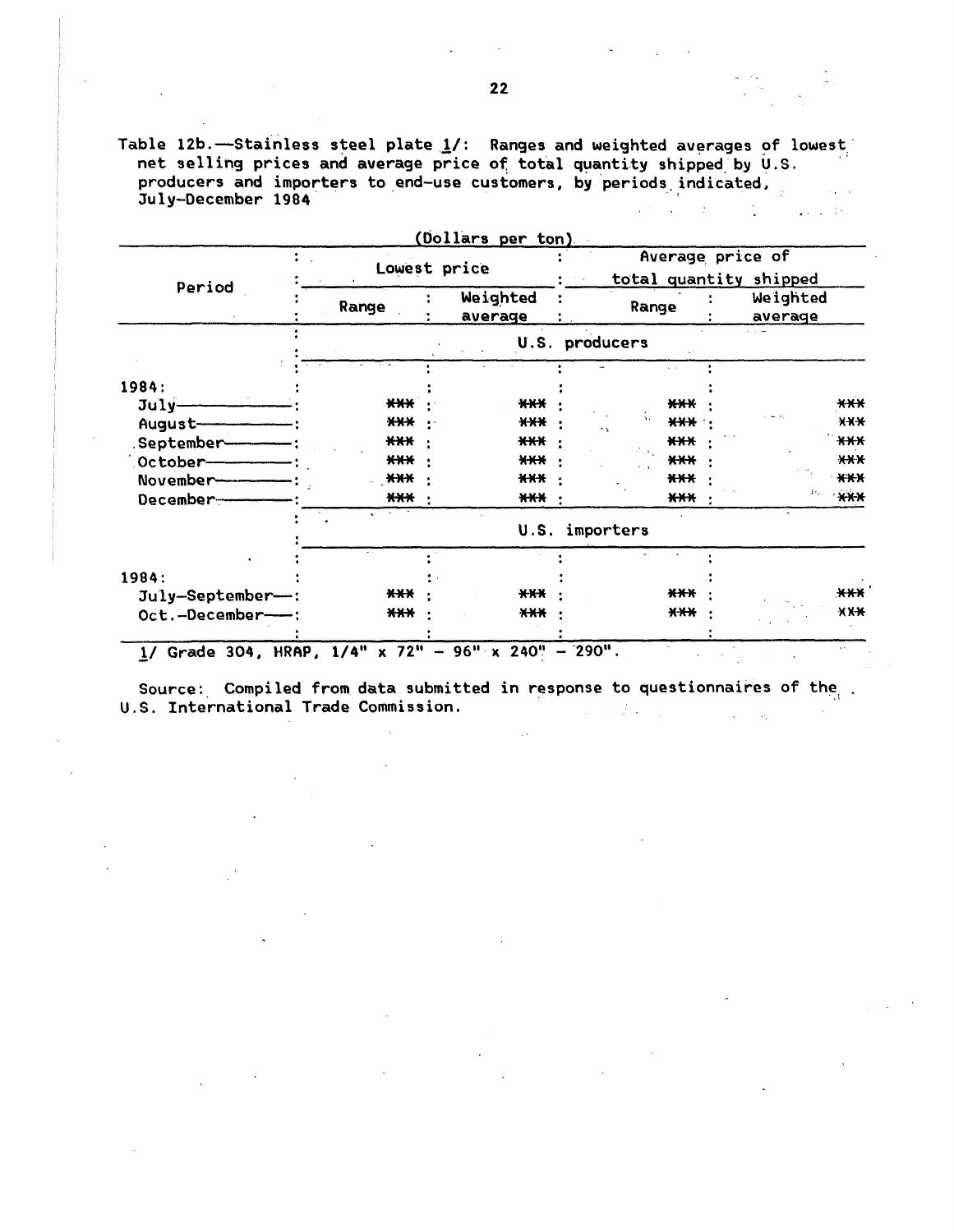Table 13a.—Stainless steel plate  $\underline{\textbf{1}}\prime$ : Ranges and weighted averages of lowest net selling prices and average price of total quantity shipped by U.S. producers and importers to steel service centers or distributors, by periods indicated, July-December 1984

|                         | Lowest price    |                     |                   | Average price of<br>total quantity shipped |  |  |  |
|-------------------------|-----------------|---------------------|-------------------|--------------------------------------------|--|--|--|
| Period                  | Range           | Weighted<br>average | Range             | Weighted<br>average                        |  |  |  |
|                         |                 |                     | U.S. producers    |                                            |  |  |  |
|                         |                 |                     |                   |                                            |  |  |  |
| 1984:                   |                 |                     |                   |                                            |  |  |  |
| $July$ :                | $2478 - 2617$ : | 2553:               | 2659-2663         | 2661                                       |  |  |  |
|                         | 2441-2556       | 2532:               | 2492-2814 :       | 2636                                       |  |  |  |
| September-------        | *** ·           | *** :               | $2549 - 2613$ :   | 2563                                       |  |  |  |
|                         | $2364 - 2617$ : | 2500 :              | $2465 - 2661$ :   | 2551                                       |  |  |  |
| November--------------- | $2286 - 2530$ : | 2448 :              | . *** ·           | $***$                                      |  |  |  |
|                         | 2366-2590 :     | 2468 :              | $2427 - 2613$ :   | 2520                                       |  |  |  |
|                         |                 |                     | U.S. importers    |                                            |  |  |  |
|                         |                 |                     |                   |                                            |  |  |  |
| 1984:                   |                 |                     |                   |                                            |  |  |  |
| $July-September-$ :     | ***             | <b>***</b>          | $\star\star\star$ | $***$                                      |  |  |  |
| Oct.-December---        |                 |                     |                   |                                            |  |  |  |

 $\sim$   $\sim$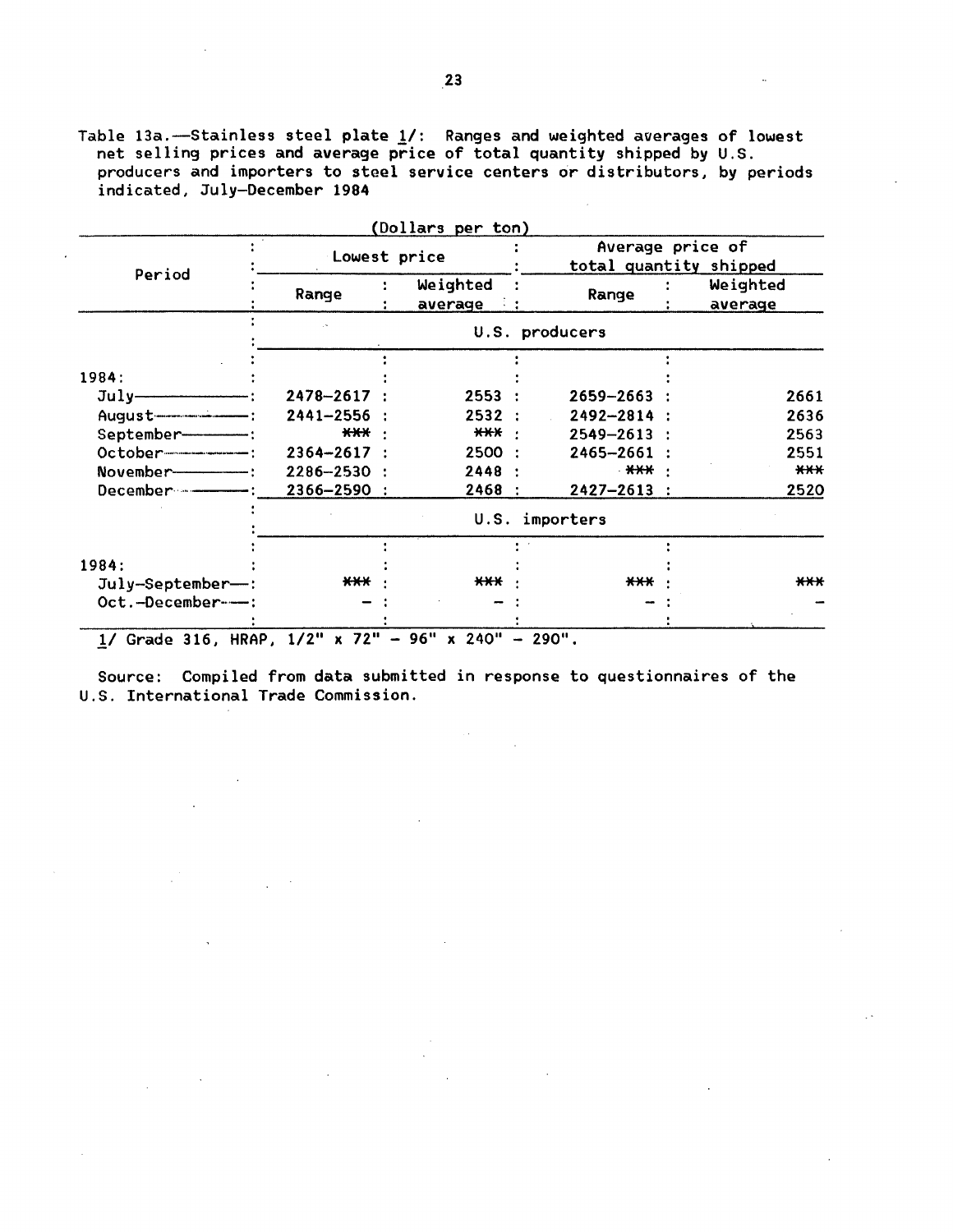Table 13b.-Stainless steel plate: Ranges and weighted averages of lowest net selling prices and average price of total quantity shipped by U.S. producers and importers 2/ to end-use customers, July-December 1984

|                          |                     |  | (Dollars per ton)   |  |                                            |  |                     |
|--------------------------|---------------------|--|---------------------|--|--------------------------------------------|--|---------------------|
| Period                   | Lowest price        |  |                     |  | Average price of<br>total quantity shipped |  |                     |
|                          | Range               |  | Weighted<br>average |  | Range                                      |  | Weighted<br>average |
|                          | ۰,                  |  |                     |  | U.S. producers                             |  |                     |
|                          |                     |  |                     |  |                                            |  |                     |
| 1984:                    |                     |  |                     |  |                                            |  |                     |
|                          |                     |  |                     |  |                                            |  |                     |
|                          |                     |  |                     |  |                                            |  |                     |
| September--------        | $\star\star\star$ . |  | $\star\star\star$   |  | $\star\star\star$                          |  | $\star\star\star$   |
| October--------------    | $X$ $X$ $X$ $Y$     |  | *** ·               |  | $X-X$                                      |  | X X X               |
| November---------------- |                     |  |                     |  |                                            |  |                     |
| December-                |                     |  |                     |  |                                            |  |                     |
|                          |                     |  |                     |  |                                            |  |                     |

 $\mathcal{L}^{\text{max}}_{\text{max}}$ 

!/Grade 316, HRAP, 1/2" x 72" - 96" x 240" - 290".

 $\bar{\mathcal{A}}$ 

~I Importers did not report sales to end-use customers during this period.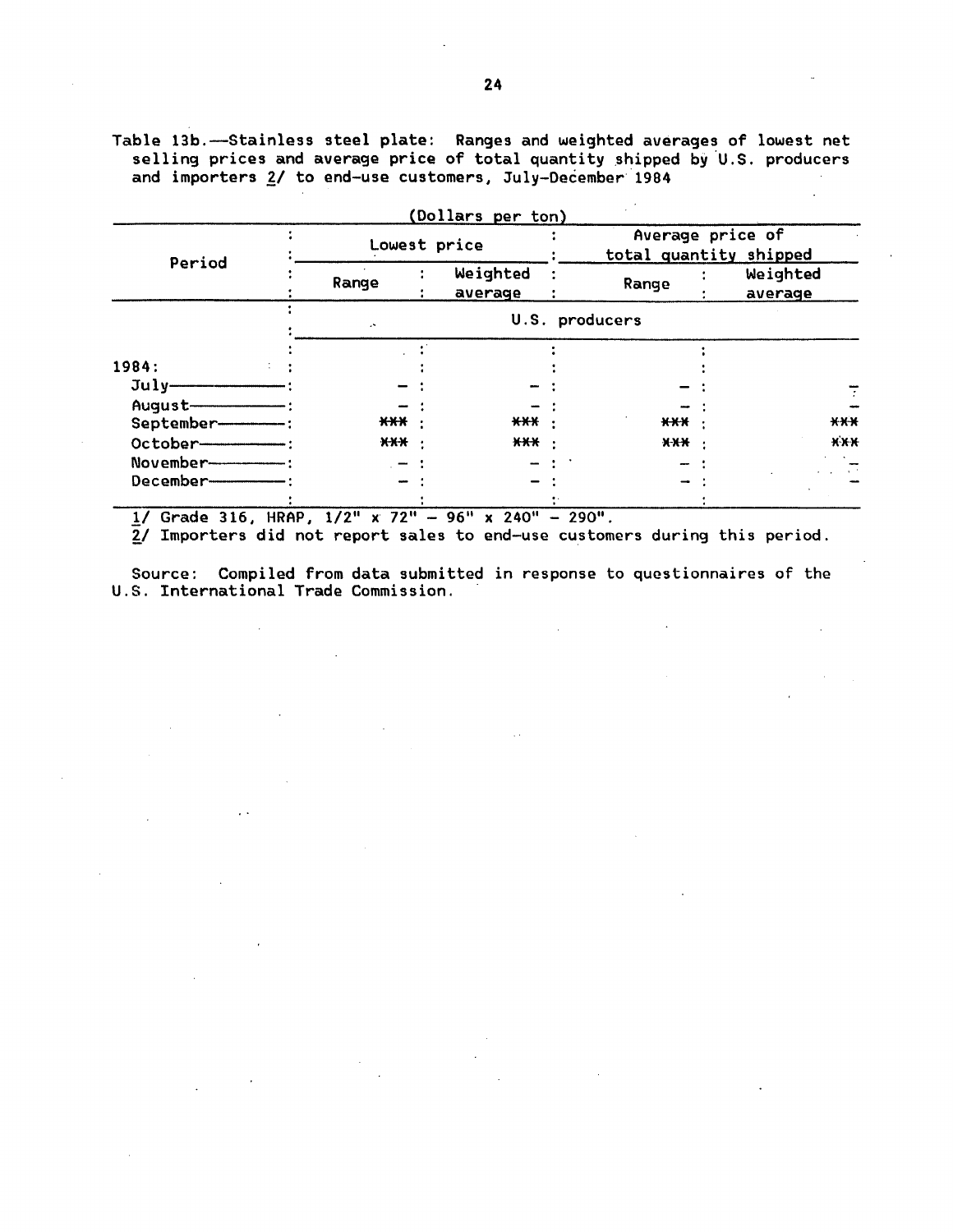Table 14a.-Stainless steel bars  $1/$ : Ranges and weighted averages of lowest net selling prices and average price of total quantity shipped by U.S. producers and importers to steel service centers or distributors, by periods indicated, July-December 1984

 $\sim 10^6$ 

|                                                                                                                                                                                                                                                                                                                                                                                                                                                 | (Dollars per ton)<br>Lowest price |                     |  | Average price of<br>total quantity shipped |  |                     |
|-------------------------------------------------------------------------------------------------------------------------------------------------------------------------------------------------------------------------------------------------------------------------------------------------------------------------------------------------------------------------------------------------------------------------------------------------|-----------------------------------|---------------------|--|--------------------------------------------|--|---------------------|
| Period                                                                                                                                                                                                                                                                                                                                                                                                                                          | Range                             | Weighted<br>average |  | Range                                      |  | Weighted<br>average |
|                                                                                                                                                                                                                                                                                                                                                                                                                                                 |                                   |                     |  | U.S. producers                             |  |                     |
|                                                                                                                                                                                                                                                                                                                                                                                                                                                 |                                   |                     |  |                                            |  |                     |
| 1984:                                                                                                                                                                                                                                                                                                                                                                                                                                           |                                   |                     |  |                                            |  |                     |
| $\overline{\mathrm{July}}$ = $\overline{\phantom{a}}$ = $\overline{\phantom{a}}$ = $\overline{\phantom{a}}$ = $\overline{\phantom{a}}$ = $\overline{\phantom{a}}$ = $\overline{\phantom{a}}$ = $\overline{\phantom{a}}$ = $\overline{\phantom{a}}$ = $\overline{\phantom{a}}$ = $\overline{\phantom{a}}$ = $\overline{\phantom{a}}$ = $\overline{\phantom{a}}$ = $\overline{\phantom{a}}$ = $\overline{\phantom{a}}$ = $\overline{\phantom{a}}$ | 2040-2875 :                       | 2267:               |  | 2319-2537                                  |  | 2472                |
| $August$ $\qquad$ $\qquad$ $\qquad$ $\qquad$ $\qquad$ $\qquad$ $\qquad$ $\qquad$ $\qquad$ $\qquad$ $\qquad$ $\qquad$ $\qquad$ $\qquad$ $\qquad$ $\qquad$ $\qquad$ $\qquad$ $\qquad$ $\qquad$ $\qquad$ $\qquad$ $\qquad$ $\qquad$ $\qquad$ $\qquad$ $\qquad$ $\qquad$ $\qquad$ $\qquad$ $\qquad$ $\qquad$ $\qquad$ $\qquad$ $\qquad$ $\qquad$                                                                                                    | 2000-3008 :                       | 2255:               |  | 2406-3073                                  |  | 2503                |
| September--------------                                                                                                                                                                                                                                                                                                                                                                                                                         | $2140 - 3025$ :                   | 2318:               |  | <b>***</b> :                               |  | $***$               |
| October------------                                                                                                                                                                                                                                                                                                                                                                                                                             | 2000-2342 :                       | 2160 :              |  | 2392-2651 :                                |  | 2502                |
| November-----------------                                                                                                                                                                                                                                                                                                                                                                                                                       | $2197 - 2715$ :                   | 2320:               |  | 2483-2743 :                                |  | 2547                |
| December $   \cdot$ $\cdot$                                                                                                                                                                                                                                                                                                                                                                                                                     | $2298 - 2395$ :                   | 2330 :              |  | 2466-2664 :                                |  | 2577                |
|                                                                                                                                                                                                                                                                                                                                                                                                                                                 |                                   |                     |  | U.S. importers                             |  |                     |
|                                                                                                                                                                                                                                                                                                                                                                                                                                                 |                                   |                     |  |                                            |  |                     |
| 1984:                                                                                                                                                                                                                                                                                                                                                                                                                                           |                                   |                     |  |                                            |  |                     |
| July-September--:                                                                                                                                                                                                                                                                                                                                                                                                                               | ***                               | ***                 |  | 1795-2714                                  |  | 2413                |
| $Oct.-December--:$                                                                                                                                                                                                                                                                                                                                                                                                                              | 1000-2493                         | 2184:               |  | 2120-2694 :                                |  | 2530                |

 $1/$  Grade 304, cold-formed,  $1 1/2" - 4 3/4"$ , round.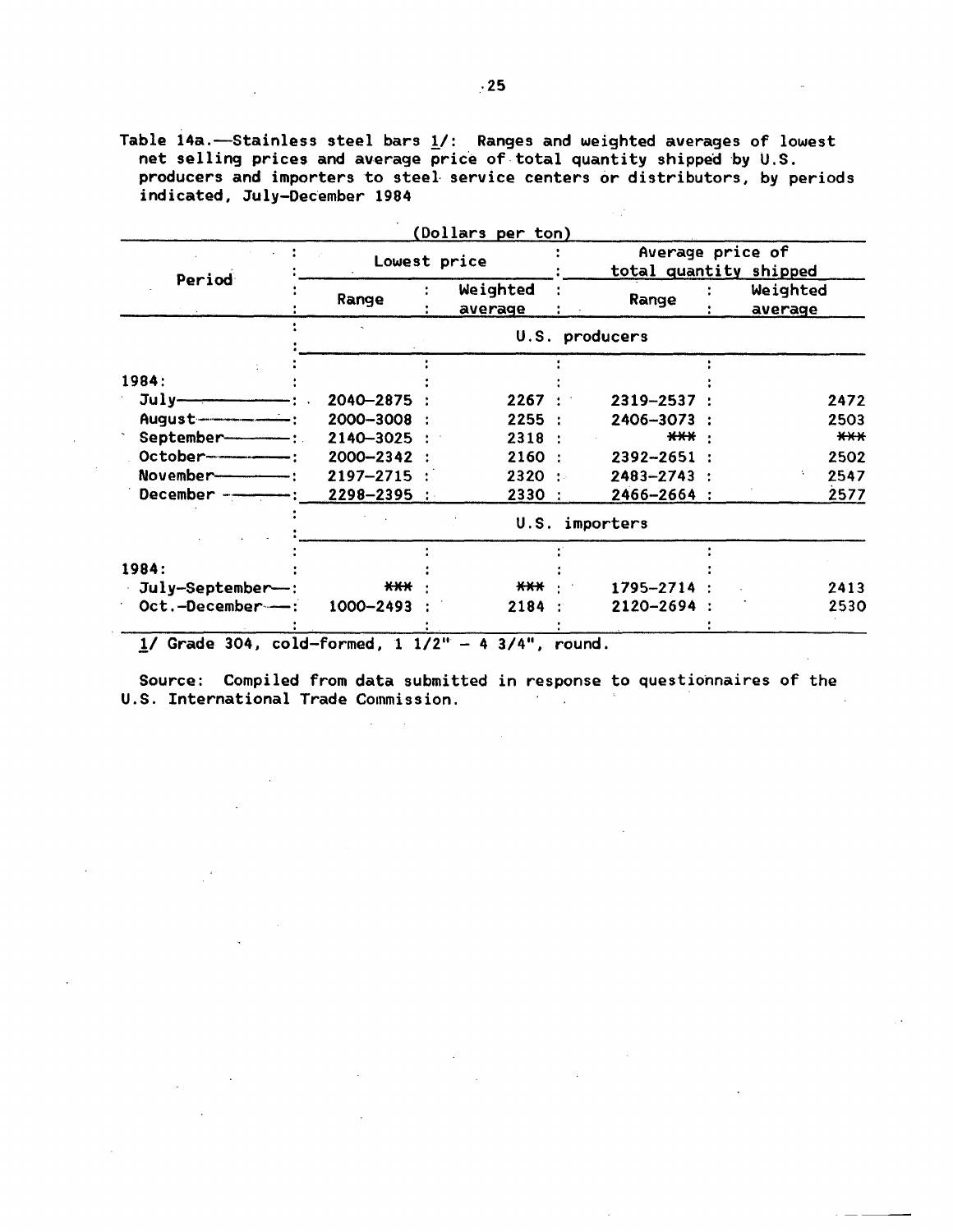Table 14b.-Stainless steel bars 1/: Ranges and weighted averages of lowest net selling prices and average price of total quantity shipped by U.S.  $\sim 100$ producers and importers to end-use customers, by periods indicated, July-December 1984

| Period                | Lowest price              |                                  | (Dollars per ton) | Average price of<br>total quantity shipped |  |  |  |
|-----------------------|---------------------------|----------------------------------|-------------------|--------------------------------------------|--|--|--|
|                       | Range                     | Weighted<br>average              | Range             | Weighted<br>average                        |  |  |  |
|                       | $\mathbf{r}^{\mathbf{w}}$ |                                  | U.S. producers    |                                            |  |  |  |
|                       |                           |                                  |                   |                                            |  |  |  |
| 1984:                 |                           |                                  |                   |                                            |  |  |  |
|                       | $***$                     | *** :                            | $3442 - 3729$ :   | 3588                                       |  |  |  |
|                       | 2272-4200                 | 2881:                            | <b>XXX</b>        | $\mathbf{X}$ XX-X                          |  |  |  |
| September------       | $-2660 - 4300$ :          | 3365:                            | 3070-4300 :       | 3629                                       |  |  |  |
| October-------------- | $2178 - 4120$ :           | 2418:<br>$\mathbf{A}=\mathbf{A}$ | 2250-3789 :       | 3263                                       |  |  |  |
|                       | 2489-3040                 | 2820 :                           | ***               | $***$                                      |  |  |  |
| $December$ $--  -$    | 2510-4300:                | 2622 :                           | $2604 - 4340$ :   | 3357                                       |  |  |  |
|                       |                           |                                  | U.S. importers    |                                            |  |  |  |
|                       |                           |                                  |                   |                                            |  |  |  |
| 1984:                 |                           |                                  |                   |                                            |  |  |  |
| $July-September-$ :   | ***                       | *** ·                            | *** ·             | $***$                                      |  |  |  |
| Oct.-December--       | $\star\star\star$         | $***$ :                          | $X-X-X$           | X X X                                      |  |  |  |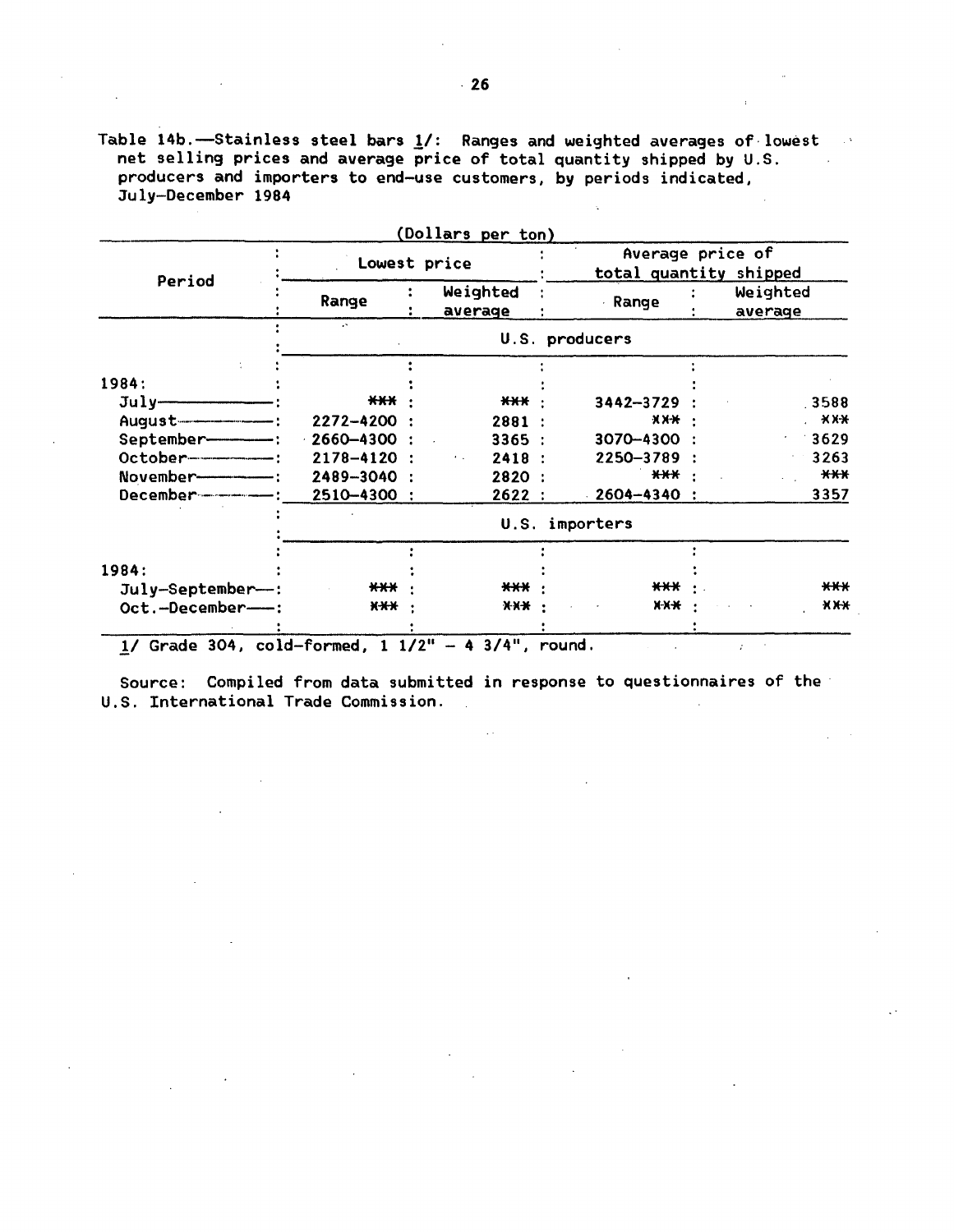Table 15a.—Stainless steel bars  $1/$ : Ranges and weighted averages of lowest net selling prices and average price of total quantity shipped by U.S. producers and importers to steel service centers or distributors, by periods indicated, July-December 1984

|                          |                   |              | (Dollars per ton)   |                                            |  |                     |
|--------------------------|-------------------|--------------|---------------------|--------------------------------------------|--|---------------------|
| Period                   |                   | Lowest price |                     | Average price of<br>total quantity shipped |  |                     |
|                          | Range             |              | Weighted<br>average | Range                                      |  | Weighted<br>average |
|                          |                   |              |                     | U.S. producers                             |  |                     |
|                          |                   |              |                     |                                            |  |                     |
| 1984:                    |                   |              |                     |                                            |  |                     |
| $July$ $\longrightarrow$ | $1954 - 2732$ :   |              | 2498 :              | 2626-3887 :                                |  | 2865                |
|                          | $1961 - 2966$ :   |              | 2607:               | $2788 - 3136$ :                            |  | 2943                |
| September-------         | 2410-3276 :       |              | 2786:               | $2793 - 3276$ :                            |  | 2973                |
|                          | $2617 - 2847$ :   |              | 2854:               | $2617 - 3331$ :                            |  | 3118                |
| $November$ $-$           | $2847 - 3503$ :   |              | 3145:               | $3145 - 3503$ :                            |  | 3254                |
|                          | $2761 - 3098$ :   |              | 2794:               | $2768 - 3098$ :                            |  | 2943                |
|                          |                   |              | U.S.                | importers                                  |  |                     |
|                          |                   |              |                     |                                            |  |                     |
| 1984:                    |                   |              |                     |                                            |  |                     |
| $July-September-$ :      | ***               |              | ***                 | $***$                                      |  | $***$               |
| Oct.-December--          | $\star\star\star$ |              | <b>XXX</b>          | <b>XXX</b>                                 |  | X X X               |
|                          |                   |              |                     |                                            |  |                     |

1/ Grade 303, cold-formed, 20/32" - 31/32", round.

 $\mathcal{L}_{\mathcal{A}}$ 

 $\sim$   $\sim$ 

Source: Compiled from data submitted in response to questionnaires of the U.S. International Trade Commission.

 $\ddot{\phantom{a}}$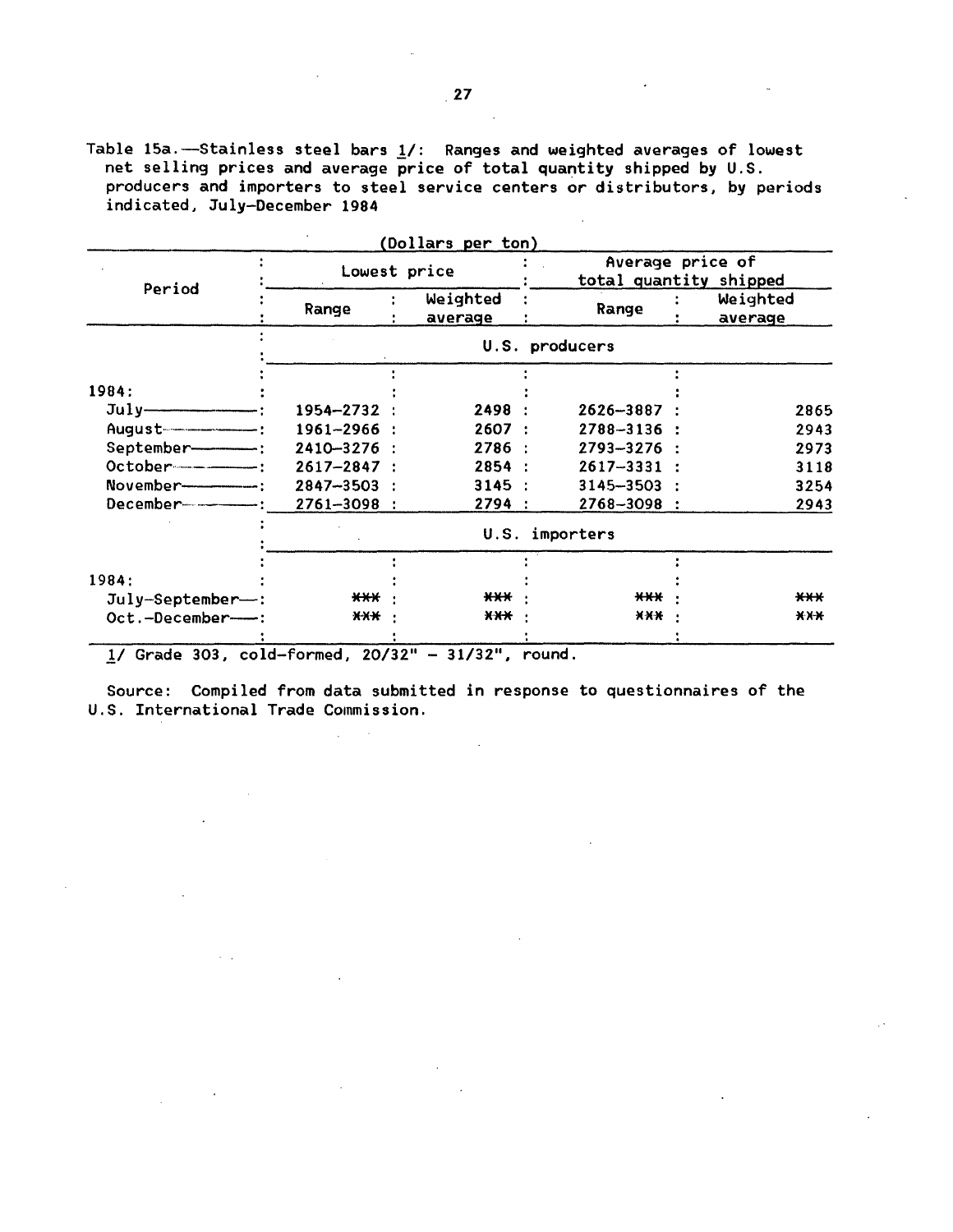Table 15b.-Stainless steel bars  $1/$ : Ranges and weighted averages of lowest net selling prices and average price of total quantity shipped by U.S. producers and importers to end-use customers, by periods indicated, July-December 1984

|                         |                            | (Dollars per ton)   |                     |                                            |  |  |
|-------------------------|----------------------------|---------------------|---------------------|--------------------------------------------|--|--|
| Period                  |                            | Lowest price        |                     | Average price of<br>total quantity shipped |  |  |
|                         | Range                      | Weighted<br>average | Range               | Weighted<br>average                        |  |  |
|                         |                            |                     | U.S. producers      |                                            |  |  |
|                         |                            |                     |                     |                                            |  |  |
| 1984:                   |                            |                     |                     |                                            |  |  |
|                         | $\star\star\star$          | $***$               | $***$               | $***$                                      |  |  |
|                         | $***$<br>X <del>XX</del> . |                     | 3252-4578           | 3436                                       |  |  |
| September-------        | *** ·                      | *** :               | $\star\star\star$ . | $***$                                      |  |  |
| October ------------    | 3210-3360                  | 3311:               | $3226 - 4168$ :     | 3874                                       |  |  |
| November--------------- | $***.$                     | *** :               | $3352 - 4265$ :     | 3949                                       |  |  |
|                         | $3182 - 3720$ :            | 3382 :              | *** :               | <b>XXX</b>                                 |  |  |
|                         |                            |                     | U.S. importers      |                                            |  |  |
|                         |                            |                     |                     |                                            |  |  |
| 1984:                   |                            |                     |                     |                                            |  |  |
| July-September-:        | $\star\star\star$          | ***                 | $***$               | $***$                                      |  |  |
| Oct.-December--         | <b>X-X-X</b>               | $X+Y$               | $X X +$             | $X+X$                                      |  |  |
|                         |                            |                     |                     |                                            |  |  |

!/Grade 303, cold-formed, 20/32" - 31/32", round.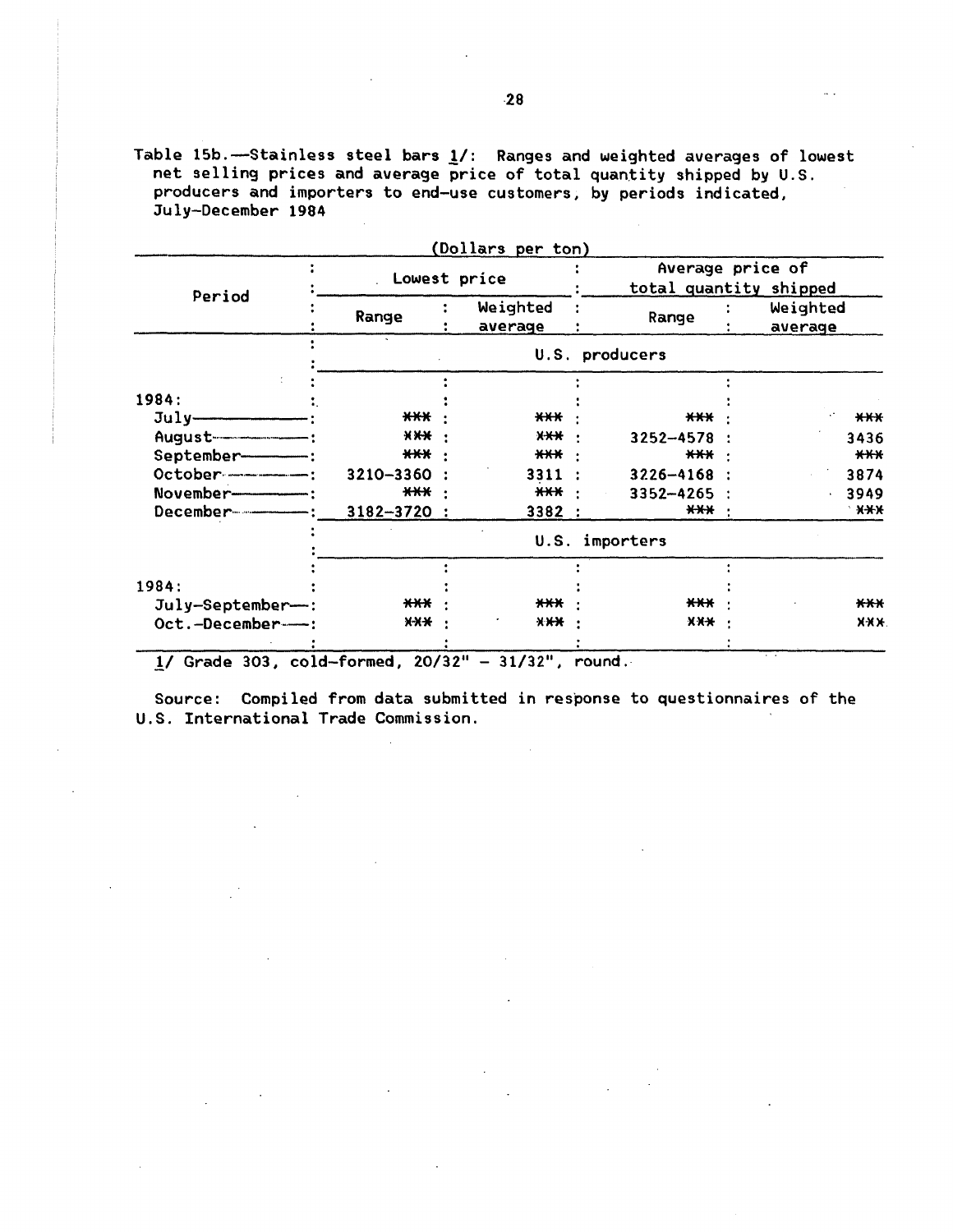Table 16a.—Stainless steel bars  $1/$ : Ranges and weighted averages of lowest net selling prices and average price of total quantity shipped by U.S. producers and importers to steel service centers or distributors, by periods indicated, July-December 1984

|                               | Lowest price         | Average price of<br>total quantity shipped |                    |       |                     |
|-------------------------------|----------------------|--------------------------------------------|--------------------|-------|---------------------|
| Period                        | Range                | Weighted<br>average                        | Range              |       | Weighted<br>average |
|                               | $\ddot{\phantom{a}}$ |                                            | U.S. producers     |       |                     |
|                               |                      |                                            |                    |       |                     |
| 1984:                         |                      |                                            |                    |       |                     |
|                               | ***                  | ***                                        | 2134-2807          |       | 2372                |
| August----------------------- | ***                  | X X X<br>$***$                             |                    |       | $***$               |
| September-----------          | $2140 - 2332$ :      | 2258 :                                     |                    | *** · | ***                 |
|                               | $X+X$                | $X+X$                                      | 2395-7221 :        |       | 3416                |
| November---------------       | 2325-7200            | 3683                                       | 2380-7200:         |       | 3508                |
| December -------------        | 2240-7199 :          | 4207                                       | 2314-7199 :<br>- 1 |       | 3622                |
|                               |                      |                                            | U.S. importers     |       |                     |
|                               |                      |                                            |                    |       |                     |
| 1984:                         |                      |                                            |                    |       |                     |
| $July-September--:$           | $***$                | $***$                                      | $***$              |       | $***$               |
| Oct.-December--               | $1633 - 2580$ :      | 1815                                       | $1633 - 2622$ :    |       | 1862                |
|                               |                      |                                            |                    |       |                     |

(Dollars per ton)

 $1/$  Grade 304, hot-rolled,  $1 \frac{1}{2^{1}} - 4 \frac{3}{4^{1}}$ , round.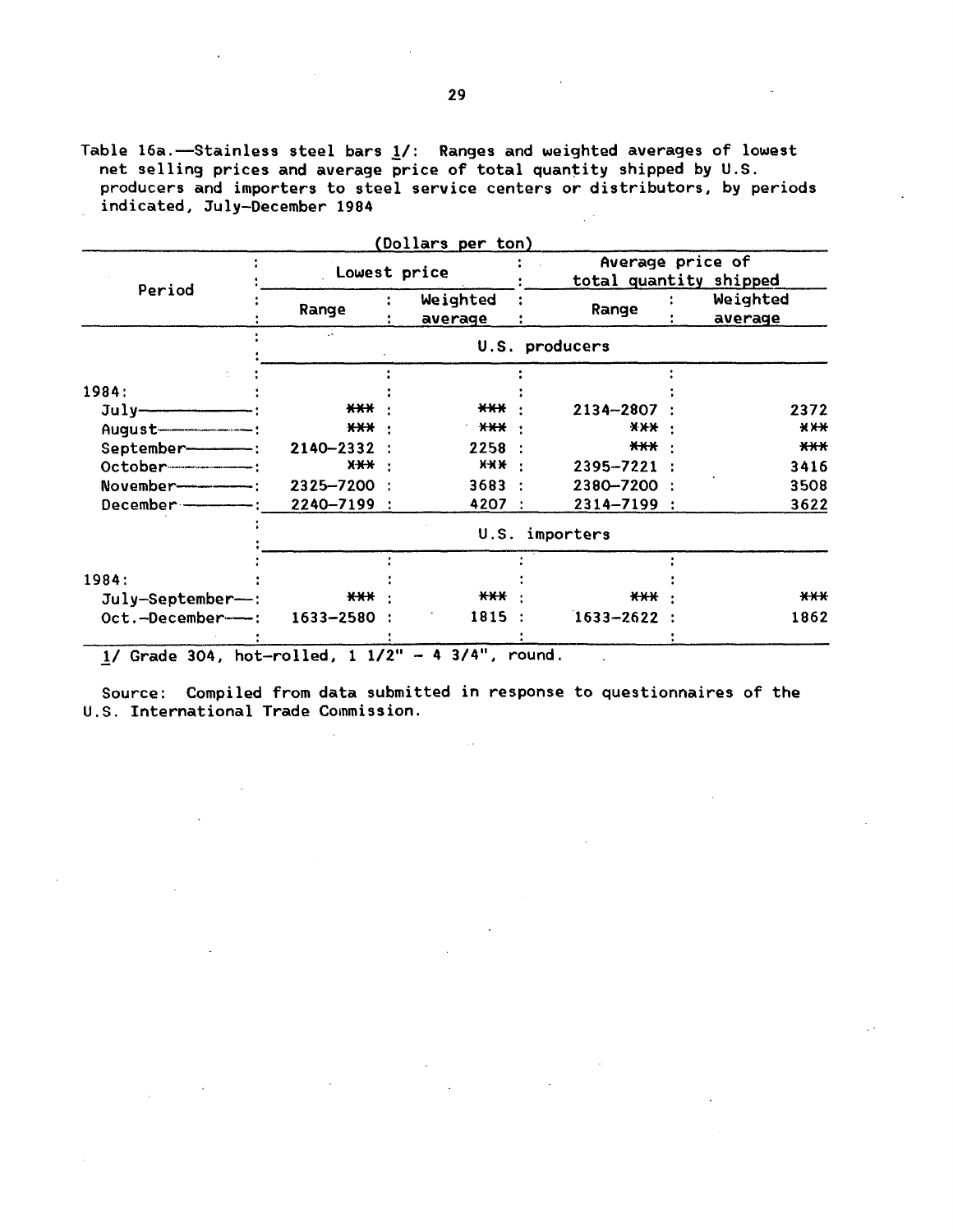Table 16b.-Stainless steel bars  $1/$ : Ranges and weighted averages of lowest net selling prices and average price of total quantity shipped by U.S. producers and importers to end-use customers, by periods indicated, July-December 1984

|                                         | Lowest price | (Dollars per ton)   |                | Average price of<br>total quantity shipped |  |  |
|-----------------------------------------|--------------|---------------------|----------------|--------------------------------------------|--|--|
| Period                                  | Range        | Weighted<br>average | Range          | Weighted<br>average                        |  |  |
|                                         |              |                     | U.S. producers |                                            |  |  |
|                                         |              |                     |                |                                            |  |  |
| 1984:<br>$July$ = $\qquad$ = $\qquad$ : | $***$        | ***                 | $***$          | $***$                                      |  |  |
|                                         | ***          | *** ·               | $X+Y$          | $***$                                      |  |  |
| September--------                       | $***$        | *** :               | $***$          | $***$                                      |  |  |
| October-----------------                | $***$        | *** ·               | $X-X$          | $X-X$                                      |  |  |
|                                         | 1800-2700:   | 2165:               | ***            | $***$                                      |  |  |
| $December-----$                         | 1600-2778 :  | 2147:               | 1700-2952 :    | 2521                                       |  |  |
|                                         |              | U.S.                | importers      |                                            |  |  |
|                                         |              |                     |                |                                            |  |  |
| 1984:                                   |              |                     |                |                                            |  |  |
| July-September--:                       |              |                     |                |                                            |  |  |
| Oct.-December--                         | <b>XXX</b>   | X <del>XX</del>     | $X-X$ :        | $X X +$                                    |  |  |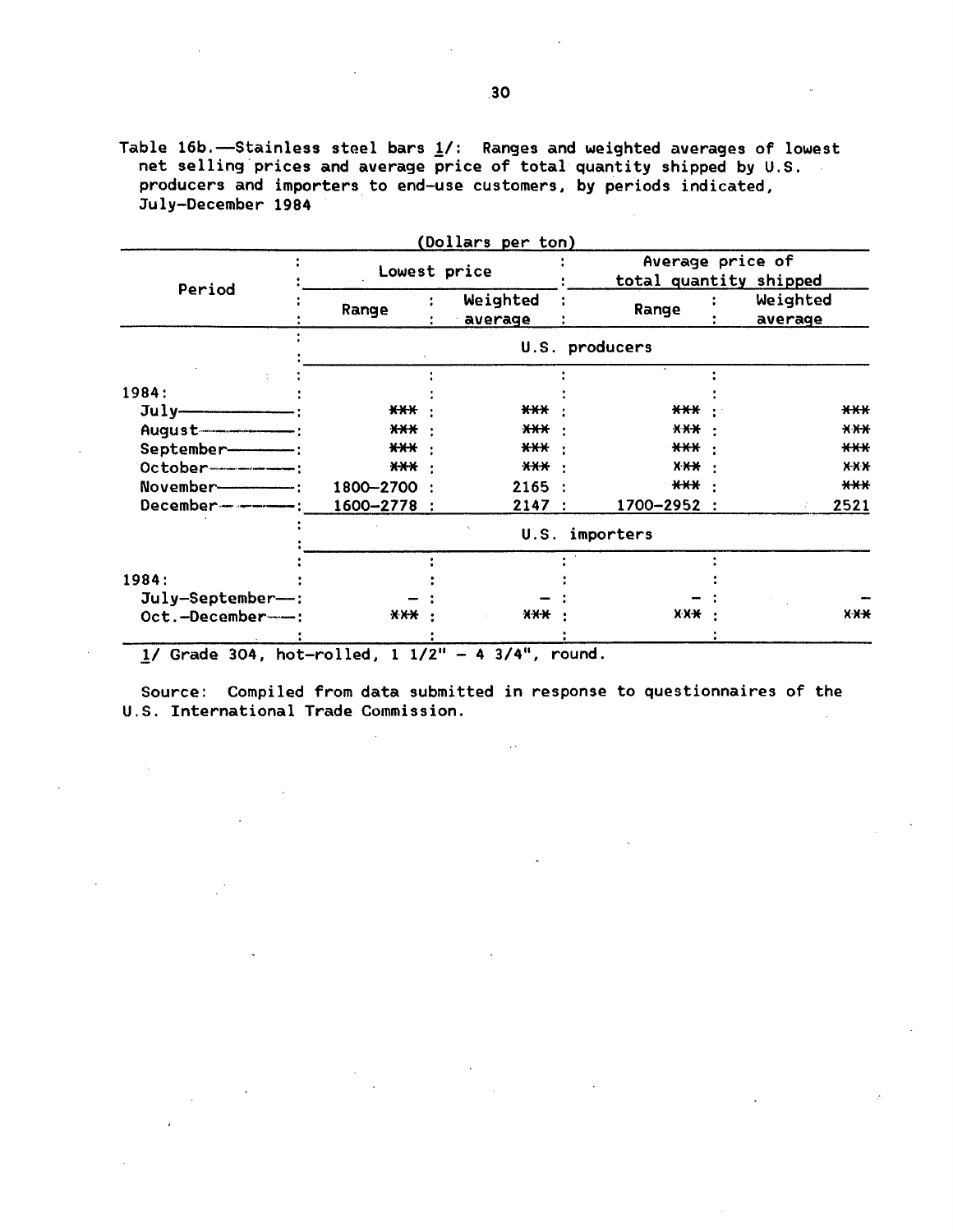Table 17a. -- Stainless steel bars 1/: Ranges and weighted averages of lowest net selling prices and average price of total quantity shipped by U.S. producers and importers to steel service centers or distributors, by periods indicated, July-December 1984

|                        |                                    | <u>(Dollars per ton)</u> |                   | Average price of       |
|------------------------|------------------------------------|--------------------------|-------------------|------------------------|
|                        | Lowest price                       |                          |                   | total quantity shipped |
| Period                 | Range                              | Weighted<br>average      | Range             | Weighted<br>average    |
|                        |                                    |                          | U.S. producers    |                        |
|                        |                                    |                          |                   |                        |
| 1984:                  |                                    |                          |                   |                        |
| $July-$                | $\star\!\!\star\!\!\star\!\!\star$ | ***                      | 2062-2420         | 2222                   |
| August-                | $\star\star\star$                  | $X$ $X$ $X$              | $X+X$<br>- 15     | X X X                  |
|                        | $\star\!\star\!\star$              | ***                      | $***$             | $***$                  |
|                        | 1940-2256                          | 2028                     | $X$ $X$ $X$       | X X X                  |
| November-------------- | 1840-2360                          | 2126                     | 2097-2360         | 2157                   |
|                        | <b>***</b>                         | *** :                    | *** :             | $***$                  |
|                        |                                    |                          | U.S. importers    |                        |
|                        |                                    |                          |                   |                        |
| 1984:                  |                                    |                          |                   |                        |
| $July-September-$ :    | $***$                              | ***                      | $***$             | $***$                  |
| Oct.-December--        | $***$                              | $X+Y$                    | $\star\star\star$ | $X-X$                  |
|                        |                                    |                          |                   |                        |

1/ Grade 410, hot-rolled,  $1 \frac{1}{2}$  - 4 3/4", round.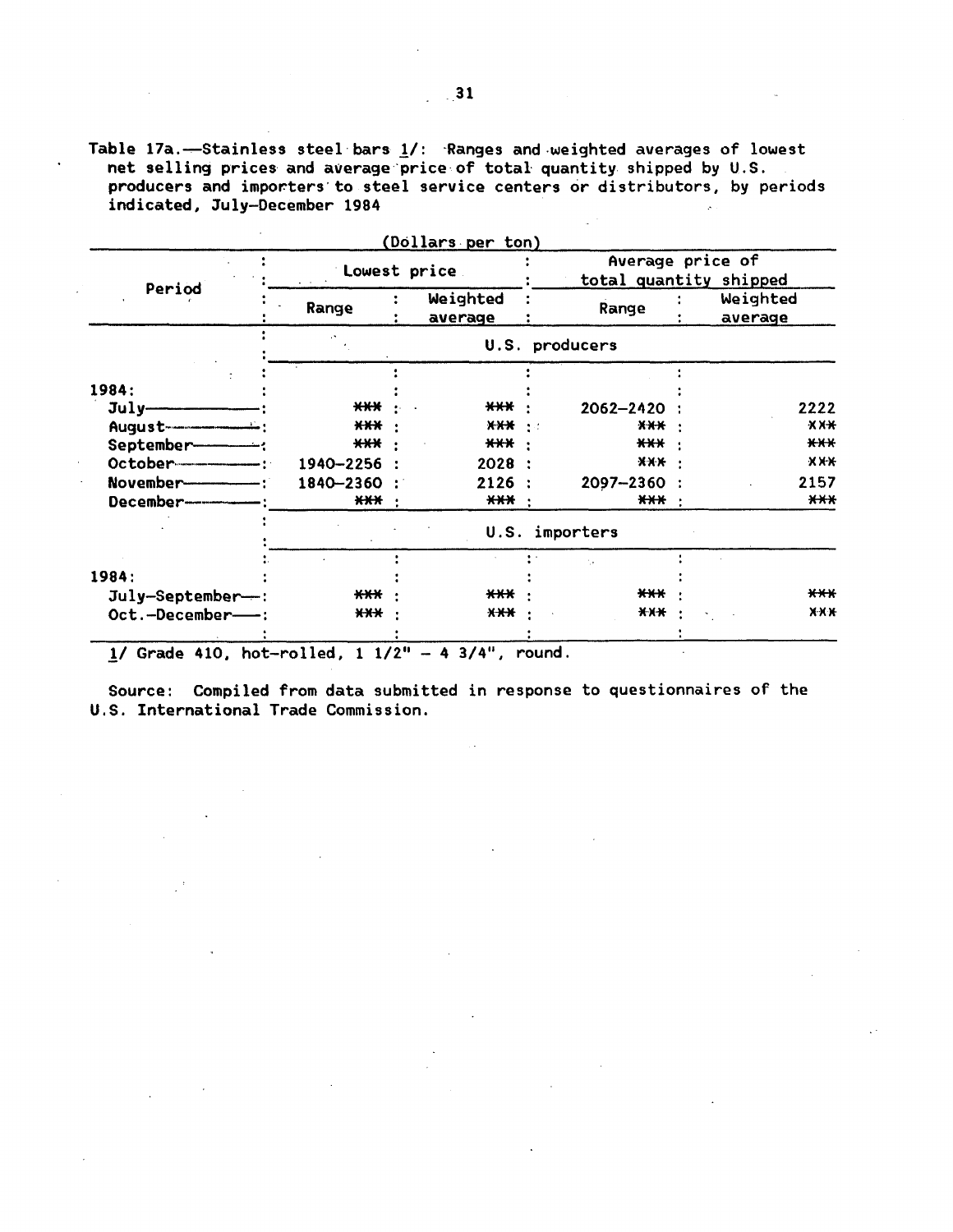Table 17b. - Stainless steel bars 1/: Ranges and weighted averages of lowest net selling prices and average price of total quantity shipped by U.S.  $\sim$ producers and importers 2/ to end-use customers, by periods indicated, July-December 1984  $\frac{1}{2}$  .

|                              | Lowest price      |           |                     | Average price of<br>total quantity shipped |           |                     |             |
|------------------------------|-------------------|-----------|---------------------|--------------------------------------------|-----------|---------------------|-------------|
| Period                       | Range             |           | Weighted<br>average | Range                                      |           | Weighted<br>average |             |
|                              |                   |           |                     | U.S. producers                             |           |                     |             |
|                              |                   |           |                     |                                            |           |                     |             |
| 1984:                        |                   |           |                     |                                            |           |                     |             |
| $July$ —————                 | $***$             |           | $\star\star\star$   | $***$                                      |           |                     | $***$       |
| August---------------------- | *** :             |           | *** :               | X X X                                      | $\bullet$ |                     | $X$ $X$ $X$ |
| September-----               | $***$             |           | *** :               | $***$                                      |           |                     | $***$       |
| October-------------         | $\star\star\star$ | $\bullet$ | $***$               | $X$ $X+$                                   |           |                     | $X+X$       |
| November--------------       | 2160-2898         |           | 2445 :              | *** ·                                      |           |                     | $***$       |
| December--------------       | <b>XXX</b>        |           | X X X               | <b>XXX </b>                                |           |                     | $X$ $X$ $X$ |
|                              |                   |           |                     |                                            |           |                     |             |

1/ Grade 410, hot-rolled,  $1 \frac{1}{2^n} - 4 \frac{3}{4^n}$ , round.

2/ Importers did not report sales to end-use customers during this period.

Source: Compiled from data submitted in response to questionnaires of the U.S. International Trade Commission.

Alberta Card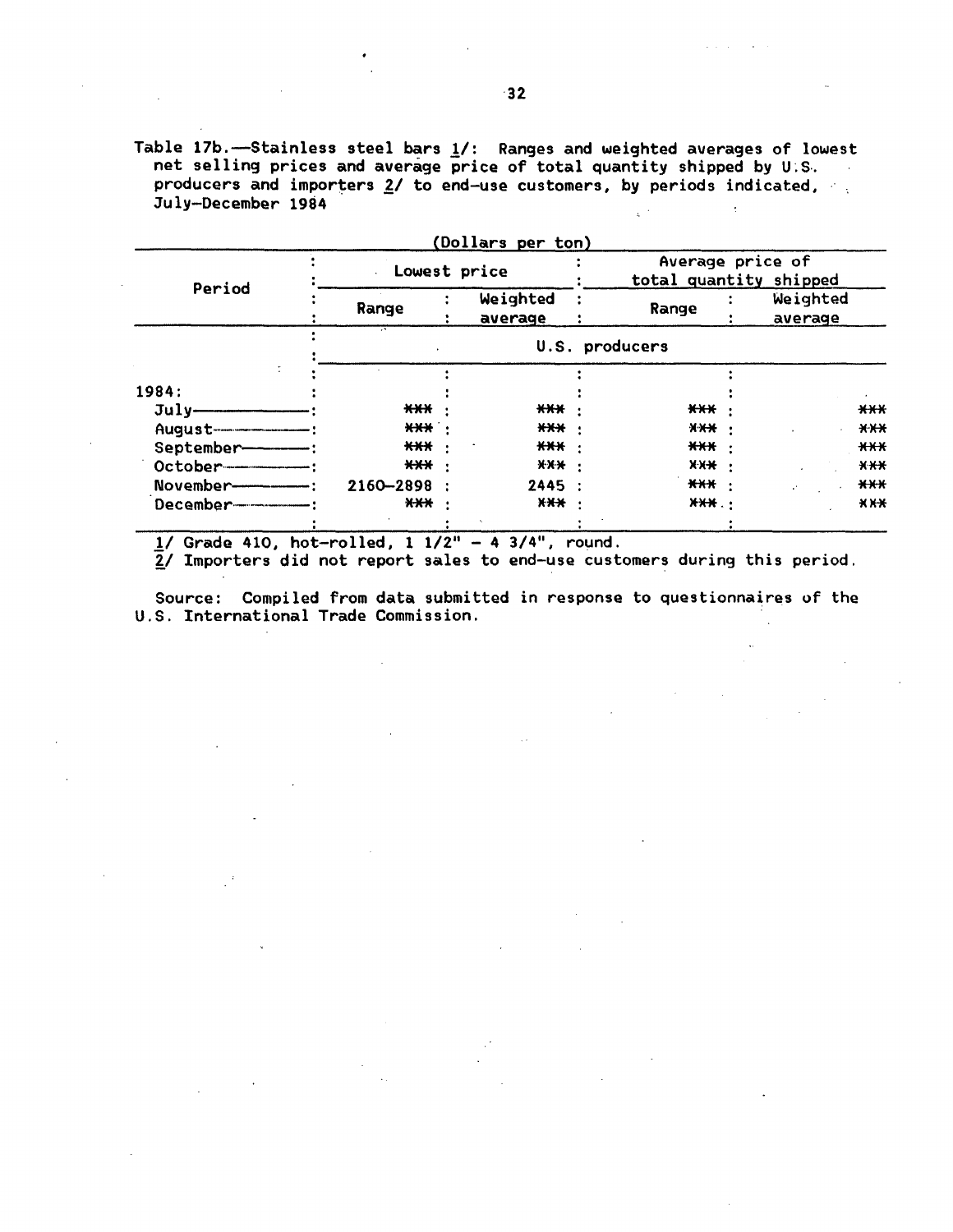Table 18.-Stainless steel wire rod  $1/$ : Ranges and weighted averages of lowest net selling prices and average price of total quantity shipped by U.S. producers and importers to end-use customers, by periods indicated, July-December 1984

|                 | Average price of<br>total quantity shipped |                              |                                                                                       |                                                                                                        |
|-----------------|--------------------------------------------|------------------------------|---------------------------------------------------------------------------------------|--------------------------------------------------------------------------------------------------------|
| Range           | Weighted<br>average                        | Range                        |                                                                                       | Weighted<br>average                                                                                    |
| ò,              |                                            |                              |                                                                                       |                                                                                                        |
|                 |                                            |                              |                                                                                       |                                                                                                        |
|                 |                                            |                              |                                                                                       |                                                                                                        |
|                 |                                            |                              |                                                                                       | $***$                                                                                                  |
|                 |                                            |                              |                                                                                       | X X X                                                                                                  |
| *** ·           |                                            |                              |                                                                                       | $***$                                                                                                  |
| $1673 - 1800$ : |                                            |                              |                                                                                       | 1916                                                                                                   |
| 1748-1900 :     |                                            |                              |                                                                                       | 1918                                                                                                   |
| 1809-1900 :     |                                            |                              |                                                                                       | 1948                                                                                                   |
|                 |                                            |                              |                                                                                       |                                                                                                        |
|                 |                                            |                              |                                                                                       |                                                                                                        |
|                 |                                            |                              |                                                                                       |                                                                                                        |
| ***             |                                            |                              |                                                                                       | 1808                                                                                                   |
| $1560 - 1960$ : |                                            |                              |                                                                                       | 1904                                                                                                   |
|                 | ***<br>$***$                               | Lowest price<br>***<br>$X+Y$ | U.S. producers<br>*** :<br>1744:<br>1809 :<br>1835:<br>U.S. importers<br>***<br>1847: | $***$<br>X X X<br>*** ·<br>1868-2046 :<br>$1871 - 2051$ :<br>1880-2052 :<br>1800-1850 :<br>1688-1987 : |

 $\sim$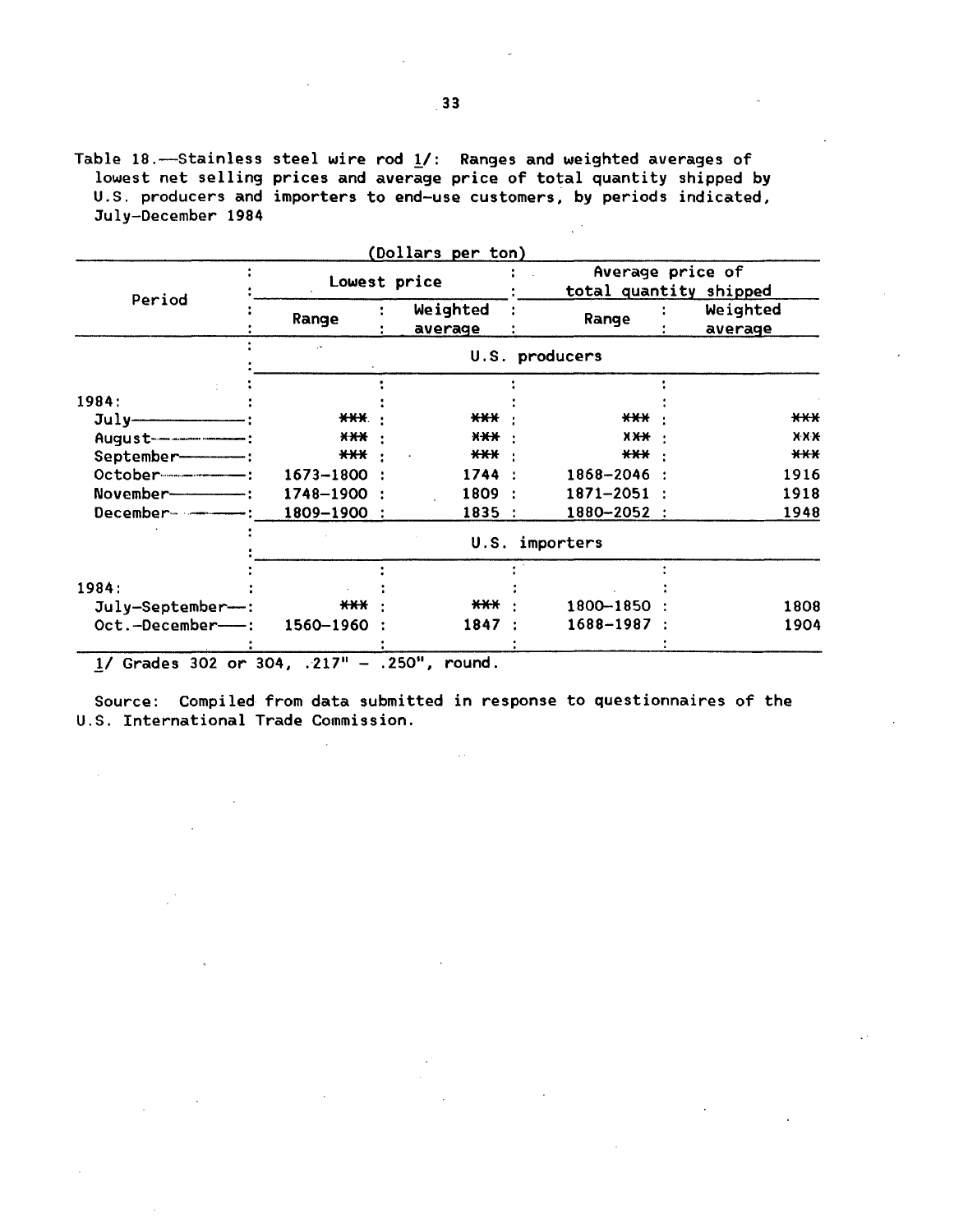Table 19.--Alloy tool steel bars  $1/$ : Ranges and weighted averages of lowest net selling prices and average price of total quantity shipped by U.S. producers and importers to end-use customers, by periods indicated, July-December 1984

|                         |                   |  | Dollars per ton)    |  |                                            |  |                     |  |  |  |
|-------------------------|-------------------|--|---------------------|--|--------------------------------------------|--|---------------------|--|--|--|
| Period                  | Lowest price      |  |                     |  | Average price of<br>total quantity shipped |  |                     |  |  |  |
|                         | Range             |  | Weighted<br>average |  | Range                                      |  | Weighted<br>average |  |  |  |
|                         | U.S. producers    |  |                     |  |                                            |  |                     |  |  |  |
|                         |                   |  |                     |  |                                            |  |                     |  |  |  |
| 1984:                   |                   |  |                     |  |                                            |  |                     |  |  |  |
| $July-$                 | ***               |  | $\star\star\star$   |  | $***$                                      |  | $***$               |  |  |  |
| $August$ $-$            | 2992-7200         |  | 3523:               |  | $X X +$                                    |  | X X X               |  |  |  |
| September-------        | ***               |  | $***$               |  | $***$                                      |  | $***$               |  |  |  |
| October---------------- | 2344-4580 :       |  | 2909 :              |  | $X+X$                                      |  | $X+X$               |  |  |  |
| November--------------  | 2340-3140         |  | 2627:               |  | $***$                                      |  | $***$               |  |  |  |
|                         | $\star\star\star$ |  | *** :               |  | $***$                                      |  | $***$               |  |  |  |
|                         |                   |  |                     |  | U.S. importers                             |  |                     |  |  |  |
|                         |                   |  |                     |  |                                            |  |                     |  |  |  |
| 1984:                   |                   |  |                     |  |                                            |  |                     |  |  |  |
| $July-September-$ :     | $***$             |  | ***                 |  | 2290-4250                                  |  | 2984                |  |  |  |
| Oct.-December--         | 2587-4769         |  | 3953                |  | 2874-4764                                  |  | 3465                |  |  |  |
|                         |                   |  |                     |  |                                            |  |                     |  |  |  |

 $(0, 0)$ 

*11* Grade H-13, annealed, rough-turned, 3 1/8 - 5 1/16", round.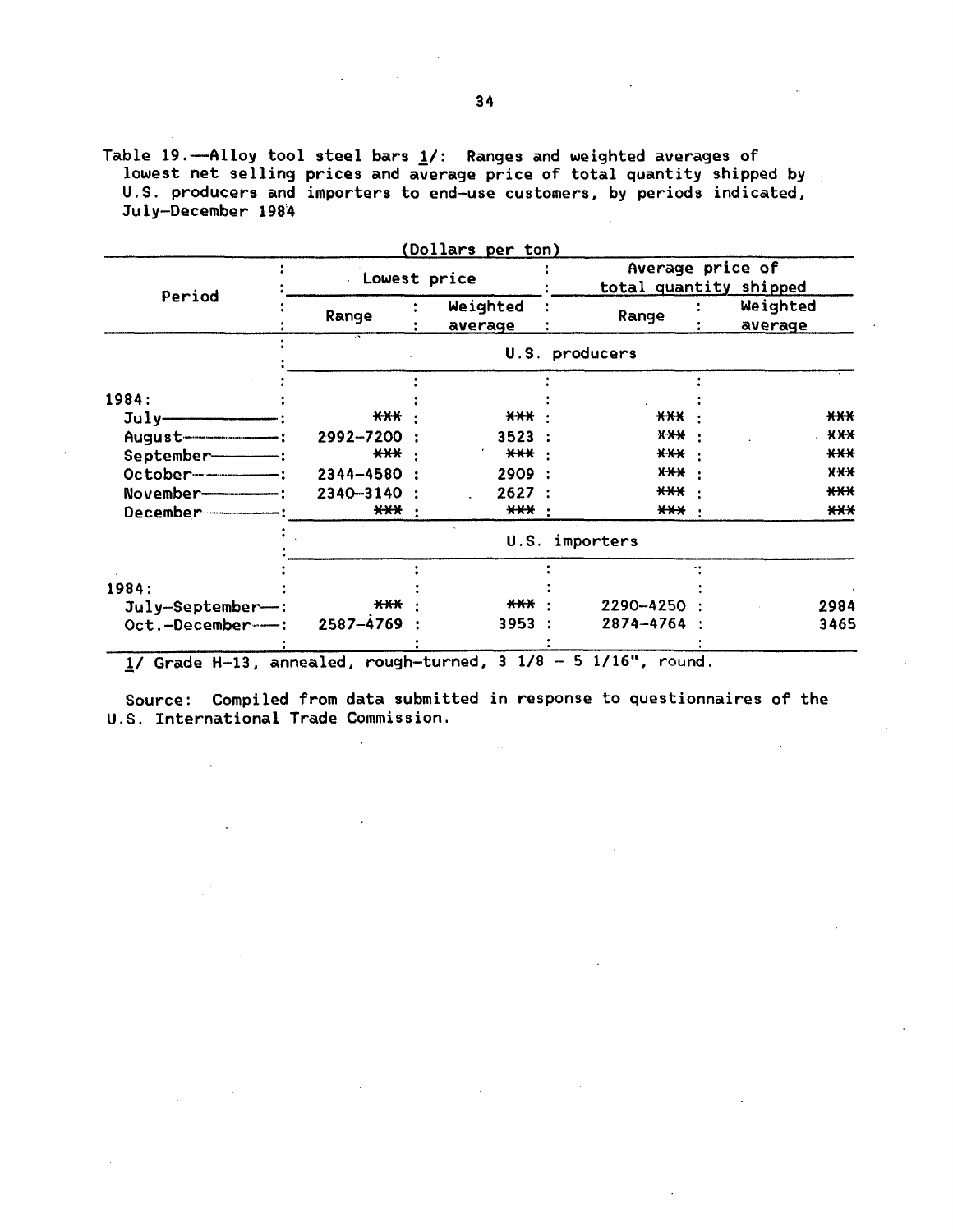Table 20.--Alloy tool steel bars  $1/$ : Ranges and weighted averages of lowest net selling prices and average price of total quantity shipped by U.S. producers and importers to end-use customers, by periods indicated, July-December 1984  $\chi^{-1}$ 

|                         |                   | (Dollars per ton)   |                     |                                            |  |  |
|-------------------------|-------------------|---------------------|---------------------|--------------------------------------------|--|--|
|                         | Lowest price      |                     |                     | Average price of<br>total quantity shipped |  |  |
| Period                  | Range             | Weighted<br>average | Range               | Weighted<br>average                        |  |  |
|                         | ò.                |                     | U.S. producers      |                                            |  |  |
|                         |                   |                     |                     |                                            |  |  |
| 1984:                   |                   |                     |                     |                                            |  |  |
| $July$ — — — — — :      | $\star\star\star$ | ***                 | $\star\star\star$   | $***$                                      |  |  |
|                         | x <del>xx</del> : | <b>XXX ·</b>        | $X-X$               | $X-X$                                      |  |  |
| September--------       | *** :             | $***$               | $\star\star\star$ . | $***$                                      |  |  |
|                         | 7000-7220:        | 7110 :              | 7158-8862 :         | 7386                                       |  |  |
|                         | 6500-7220 :       | 7056 :              | 7400-9320:          | 7492                                       |  |  |
| December--------------- | ***               | <b>XXX :</b>        | 6400-8992 :         | 7215                                       |  |  |
|                         |                   |                     | U.S. importers      |                                            |  |  |
|                         |                   |                     |                     |                                            |  |  |
| 1984:                   |                   |                     |                     |                                            |  |  |
| $July-September-$ :     | 5327-8000         | 6461                | 5384-8750           | 6614                                       |  |  |
| Oct.-December---        | $X+X$             | ***                 | $X$ $X+$            | X X X                                      |  |  |

!/Grade M-2, annealed, centerless ground or rough turned, 1 13/16" - 311 , round.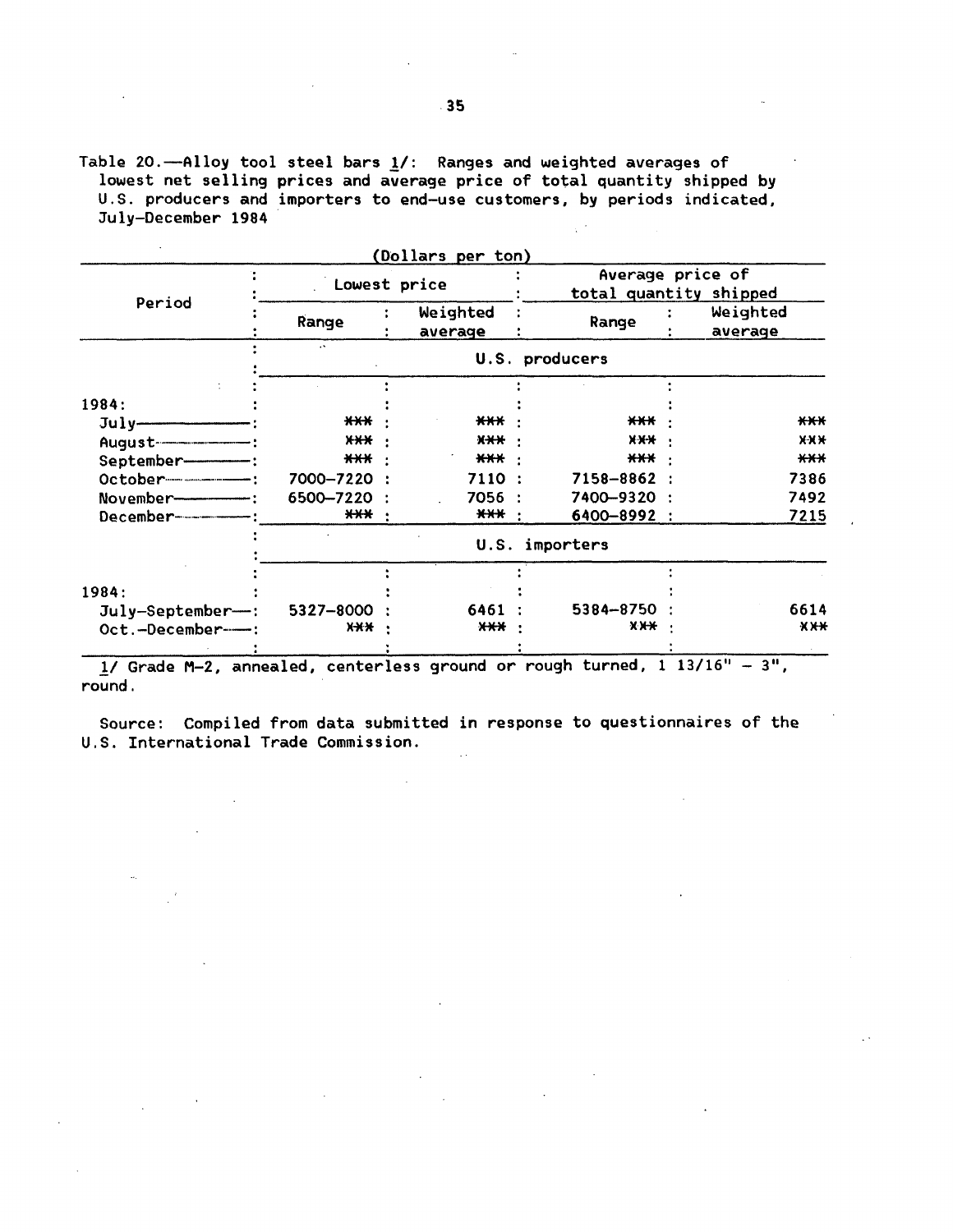Table 21.-Alloy tool steel bars  $1/$ : Ranges and weighted averages of lowest net selling prices and average price of total quantity shipped by U.S. producers and importers to end-use customers, by periods indicated, July-December 1984

|                         |              | (Dollars per ton)   |       |                                            |  |                     |
|-------------------------|--------------|---------------------|-------|--------------------------------------------|--|---------------------|
| Period                  | Lowest price |                     |       | Average price of<br>total quantity shipped |  |                     |
|                         | Range        | Weighted<br>average |       | Range                                      |  | Weighted<br>average |
|                         |              |                     |       | U.S. producers                             |  |                     |
|                         |              |                     |       |                                            |  |                     |
| 1984:                   |              |                     |       |                                            |  |                     |
|                         | ***          | ***                 |       | $***$                                      |  | $***$               |
|                         | $X$ $X$ $X$  | $X+$                |       | X X X                                      |  | X X X               |
| September------         | ***          | ***                 |       | ***                                        |  | $***$               |
|                         | $***$        |                     | $X+$  | 2800-4374 :                                |  | 3406                |
| $November$ $-$          | ***          |                     | *** : | 2800-4636 :                                |  | 3780                |
| December--------------- | ***          | $***$               |       | 2800-5500                                  |  | 3623                |
|                         |              |                     | U.S.  | importers                                  |  |                     |
|                         |              |                     |       |                                            |  |                     |
| 1984:                   |              |                     |       |                                            |  |                     |
| $July-September-$ :     | 2129-4000    | 3166                |       | 2129-5539                                  |  | 4015                |
| Oct.-December--         | $X-X+$       | $x + x$             |       | $3143 - 5332$ :                            |  | 3818                |
|                         |              |                     |       |                                            |  |                     |

 $1/$  Grade D-2, annealed, rough turned, 4  $1/16" - 6"$ , round.

 $\sim$   $\sim$ 

 $\mathbb{R}^2$ 

Source: Compiled from data submitted in response to questionnaires of the U.S. International Trade Commission.

 $\sim$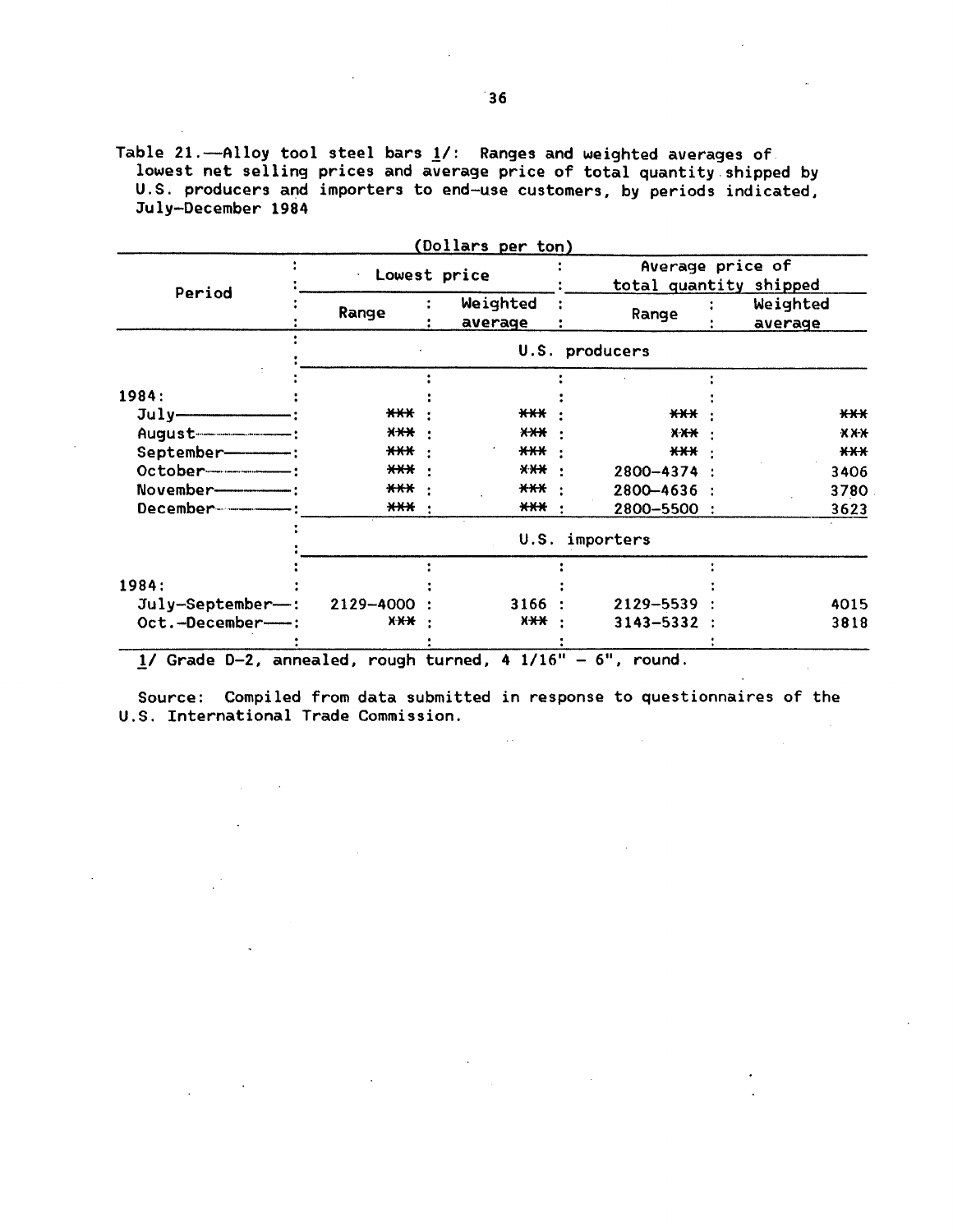Table 22. - Alloy tool steel bars  $1/$ : Ranges and weighted averages of lowest net selling prices and average price of total quantity shipped by U.S. producers and importers to end-use customers, by periods indicated, July-December 1984

|                               | Lowest price | (Dollars per ton)<br>Average price of<br>total quantity shipped |                |  |                     |
|-------------------------------|--------------|-----------------------------------------------------------------|----------------|--|---------------------|
| Period                        | Range        | Weighted<br>average                                             | Range          |  | Weighted<br>average |
|                               |              |                                                                 | U.S. producers |  |                     |
|                               |              |                                                                 |                |  |                     |
| 1984:                         |              |                                                                 |                |  |                     |
|                               | ***          | $***$                                                           | 5430-6387      |  | 5959                |
| August----------------------- | X X X        | $X+X$                                                           | $X+X$          |  | $X+X$               |
| September----------           | $***$        | $***$                                                           | $***$          |  | $***$               |
| October-------------          | 5516-7200 :  | 6212:                                                           | XXX            |  | <b>XXX</b>          |
| November--------------        | 5518-6800 :  | 6004 :                                                          | ***            |  | $***$               |
| December--------------        | 5520-6800 :  | 5885 :                                                          | 5881-6891 :    |  | 6625                |
|                               |              |                                                                 | U.S. importers |  |                     |
|                               |              |                                                                 |                |  |                     |
| 1984:                         |              |                                                                 |                |  |                     |
| July-September--:             | ***          | $***$                                                           | 6296-9000      |  | 7987                |
| Oct.-December-                | $X+Y$        | $X+X$                                                           | XX-X           |  | $X$ $X$ $X$         |

 $1/$  Grade D-2, annealed, cold finish, decarb free,  $2'' - 2$   $1/2''$  thick, 3 wide, flat.